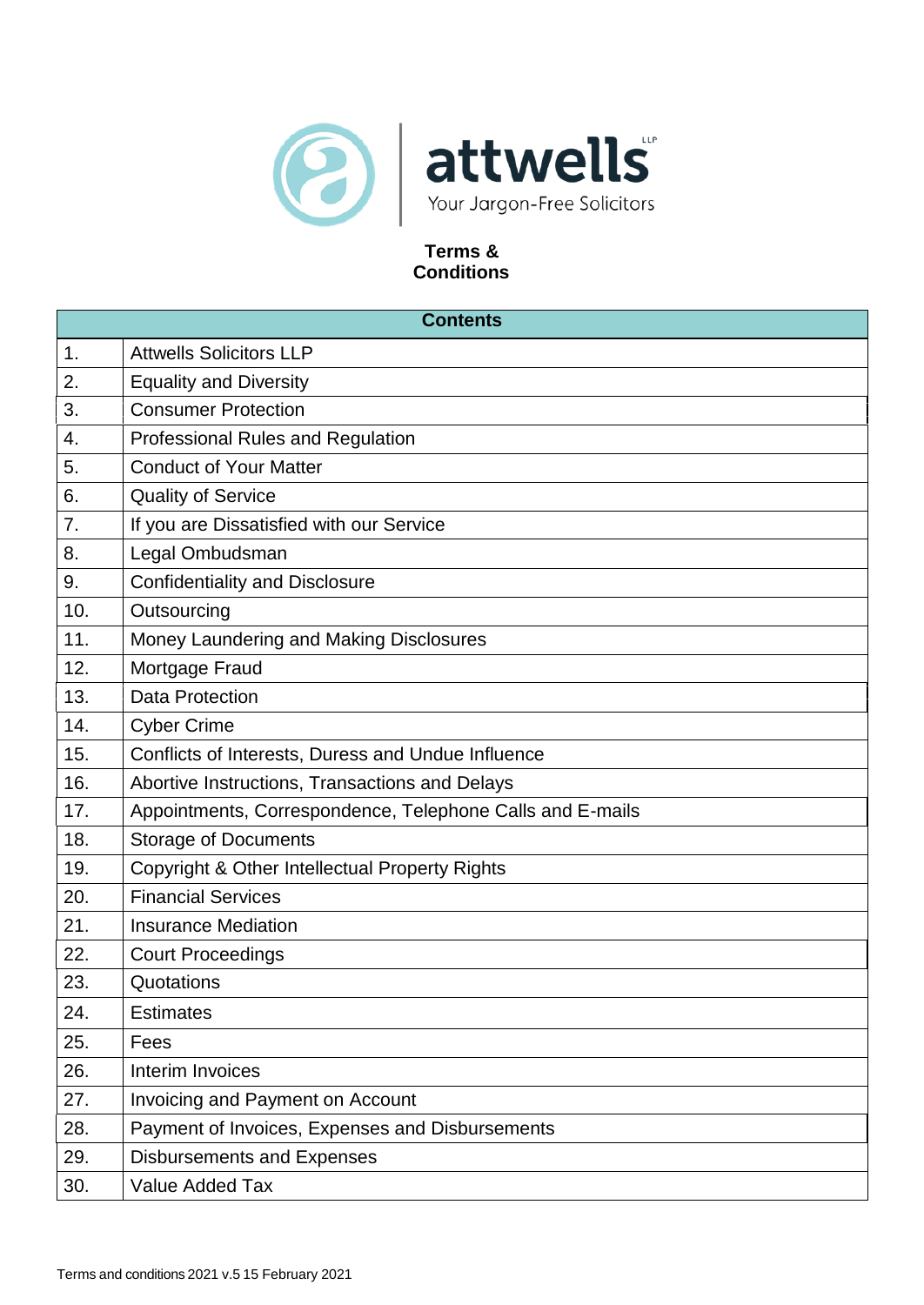| <b>Contents</b> |                                                  |
|-----------------|--------------------------------------------------|
| 31.             | <b>Unpresented or Lost Cheques</b>               |
| 32.             | Interest on Unpaid Invoices                      |
| 33.             | <b>Clearance of Funds</b>                        |
| 34.             | <b>Interest on Client Account</b>                |
| 35.             | Non-Payment of Bills                             |
| 36.             | Legal Aid                                        |
| 37.             | <b>Financial Benefit</b>                         |
| 38.             | Legal Liability Insurance                        |
| 39.             | <b>Residual Balances</b>                         |
| 40.             | Authority to Give Instructions                   |
| 41.             | Limitations to Scope of Work                     |
| 42.             | Work That is Not Included                        |
| 43.             | Your Responsibilities                            |
| 44.             | <b>Stamp Duty Land Tax</b>                       |
| 45.             | <b>Critical Dates</b>                            |
| 46.             | Joint Instructions                               |
| 47.             | <b>Benefit of Our Services</b>                   |
| 48.             | <b>Claims and Limitations on Claims</b>          |
| 49.             | <b>Deposit Protection</b>                        |
| 50.             | Waiver                                           |
| 51.             | Severability of Variation                        |
| 52.             | Force Majeure                                    |
| 53.             | <b>Jurisdiction</b>                              |
| 54.             | <b>Notices</b>                                   |
| 55.             | The Contracts (Rights of Third Parties) Act 1999 |
| 56.             | Novation                                         |
| 57.             | Termination                                      |
| 58.             | Bribery Act 2010                                 |
| 59.             | <b>Criminal Finances Act 2017</b>                |
| 60.             | Professional Indemnity Insurance                 |
| 61.             | <b>Acceptance of Terms and Conditions</b>        |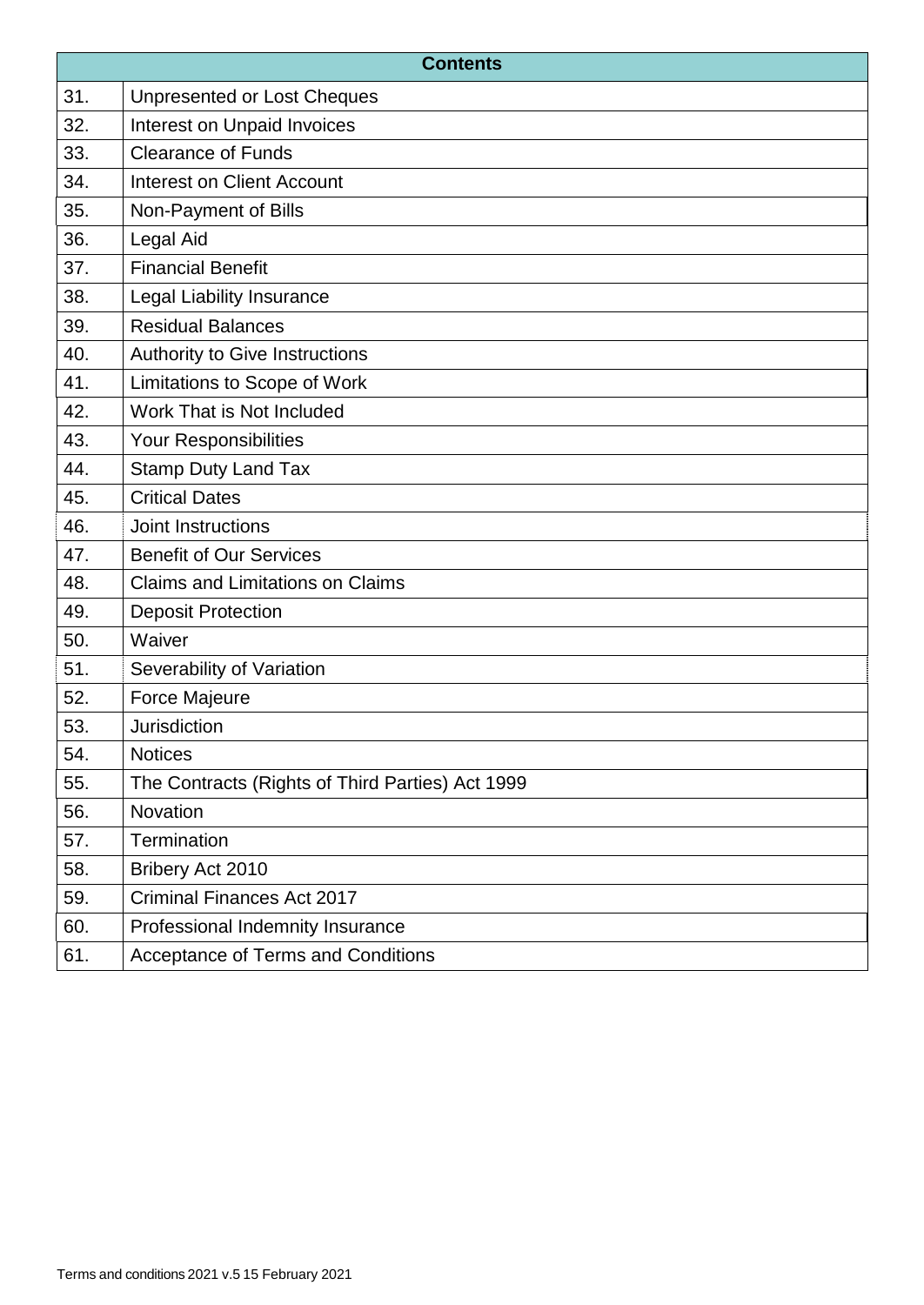# **Terms & Conditions**

# **1. Attwells Solicitors LLP**

Attwells Solicitors LLP is a limited liability partnership. For convenience the firm is referred to as 'Attwells' in these Terms and Conditions. Attwells is incorporated in England & Wales (registered number OC327266).

References to 'we' and 'our' refer to Attwells; references to 'you' and 'your' refer to the client.

# **2. Equality and Diversity**

We are committed to providing a good service to all clients that is free of discrimination. You should always be treated fairly and with respect and we need to hear from you if you feel that we have not treated you in accordance with these principles. A summary of our complaints policy is set out in these Terms and Conditions, numbered 7 below.

If you would like a copy of Attwells' Equality and Diversity policy, please speak to the person that is handling your matter and they will provide you with a copy.

# **3. Consumer Protection**

The Consumer Contracts (Information, Cancellation and Additional Charges) Regulations 2013 gives most clients a 14 day 'cooling off' period following the start of their contract with us. The rules do not apply to clients that we have met at our premises and during the meeting the client has asked us to carry out their legal work and we have agreed to do so.

During the first 14 days of your contract with us we are unable to carry out any work on your matter, unless we have received your consent to start work immediately. We strongly recommend that you contact us as soon as possible if you would like to waive your rights to the 14 day cooling off period. The preferred way to do this is by the Waiver Form attached albeit any written evidence that you choose to waive will be sufficient evidence.

Where you have provided your consent for work to commence within the 14 calendar day cancellation period and you later exercise your right to cancel, you will be liable for any costs, expenses, VAT and disbursements incurred up to the point of cancellation. The cancellation period expires 14 calendar days from the date thecontract started.

To exercise your right to cancel, you must inform us of your decision to cancel the contract by a clear statement (i.e. by letter, fax or e-mail). You may use the Cancellation Form attached for this purpose but it is not obligatory. We will acknowledge receipt of a cancellation. To meet the cancellation deadline, you must advise us that you wish to cancel before the 14 day cancellation period has expired.

If you cancel, any money paid to us by you will be refunded within a 14 day period. The refund will be by the same means of payment that you used to pay us initially, unless we have agreed otherwise. Because of the delays that can be caused by getting property searches done, we always ask you to pay for these at the start of any conveyancing matter we handle. These searches are exclusive to you and therefore if you cancel once the searches have been ordered we will not be able to refund your money. However, once the search results have been received, we will pass these onto you and they may be used by any other solicitor you instruct.

# **4. Professional Rules and Regulations**

Whilst the Law Society is the representative body for solicitors in England & Wales, regulation of the legal profession is carried out by the Solicitors Regulation Authority ('SRA') and the complaints regulator is the Legal Ombudsman.

The SRA has a Code of Conduct which all solicitors are expected to follow. The code is available on-line or by applying to the SRA directly.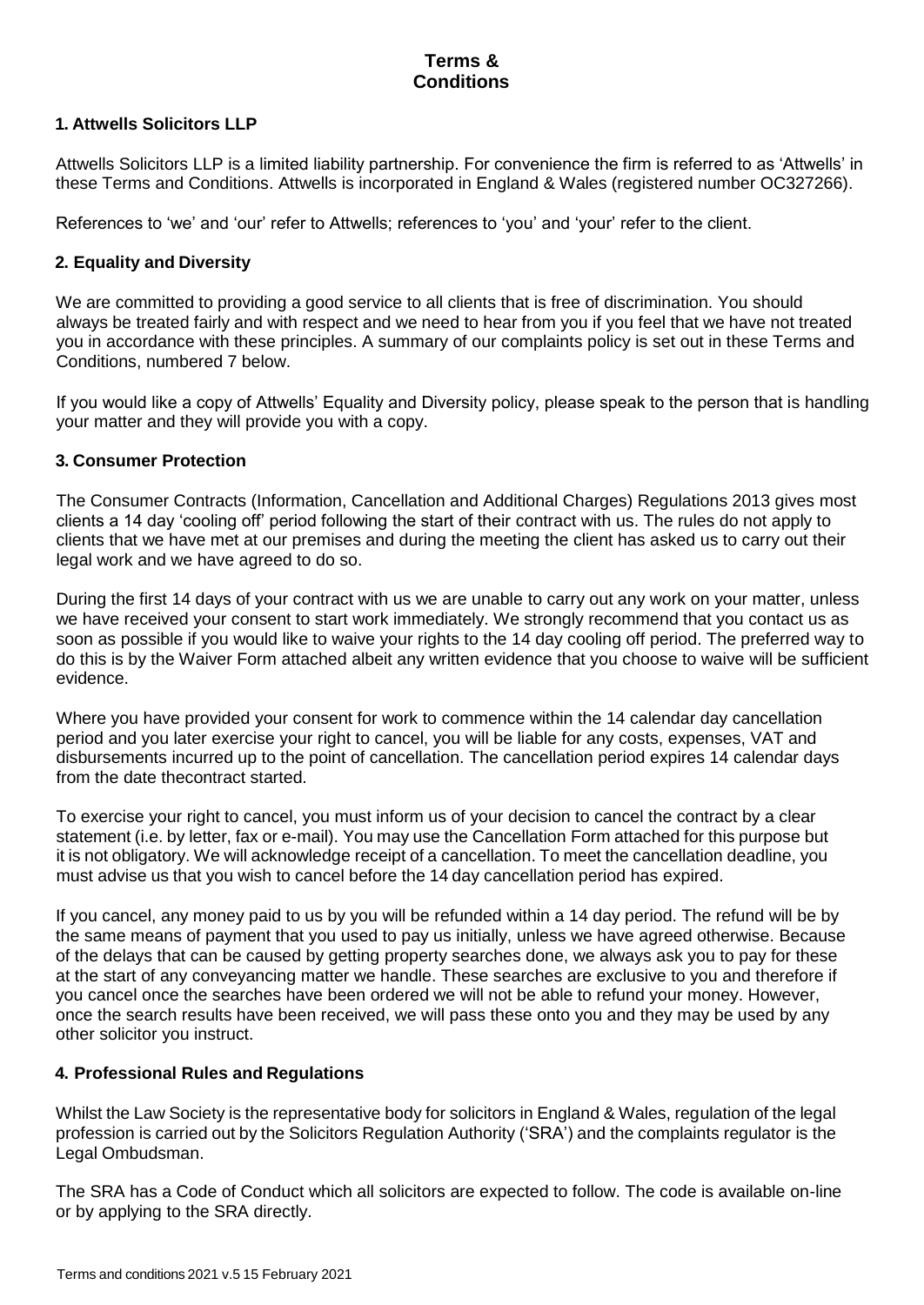Attwells' SRA number is 466580 for the Ipswich Office, SRA number 437697 for the London Office and SRA number 657512 for the Colchester Office.

# **5. Conduct of Your Matter**

We will tell you the name of the person (who may be a solicitor, legal executive, licensed conveyancer, legal assistant, paralegal or trainee) with primary responsibility for the day to day conduct of your matter, but may delegate appropriate parts of the work to our junior fee earners acting under proper supervision. If this person changes we will let you know their name and legal status. The name of the person's supervisor will also be given.

Where appropriate we will arrange with you for other professionals to assist in your case, for example, barristers, planning consultants, surveyors, valuers, accountants, interpreters or enquiry agents. Whilst we will use all reasonable endeavours to select the most appropriate person, we cannot be held responsible for their advice, conduct or actions in connection with your matter unless such other professionals are employed by Attwells.

# **6. Quality of Service**

We are unequivocally committed to the quality of service we provide to our clients and to ensure that we are continually aware of any possible improvements, we regularly review our own performance. These reviews include feedback from clients from, for example, analysis of completed client questionnaires.

Because of our internal quality standards, and our continued work towards Lexcel accreditation, we are subject to periodic checks by external assessors. This could mean that your file may be selected for checking, in which case we would need your consent for inspection to occur. All inspections are, or course, conducted in confidence.

Since very few of our clients object to this, we propose to assume that we have your consent unless you notify us to the contrary. We will also assume, unless you indicate otherwise, that consent on this occasion will extend to all future matters which we conduct on your behalf. Please contact us if you have any questions or to advise us if you do not want your file to be reviewed.

If you prefer to withhold consent, work on your file will not be affected in any way.

# **7. If You are Dissatisfied with OurService**

Attwells aims to offer all of its clients an efficient and effective service. However, from time to time, clients may not be happy with the way the matter is being dealt with or the service they have received. If, at any time, you have any issues or concerns about the conduct of your case, or if you have a complaint about your bill, you should contact the person handling your case in the first instance. Their name is in the Engagement Letter given to you at the start of your matter, as is the name of their supervisor.

If you are still unhappy, you should then discuss the matter with their supervisor and failing that, with the firm's Client Care Partner.

We will endeavour to resolve any concerns you have ourselves, but if we are unable to do so to your satisfaction then you may ask the Legal Ombudsman to consider your complaint. Normally, you will have to bring your complaint to the Legal Ombudsman within 6 months of receiving a final response from us. The act or omission giving rise to the complaint, or when you should reasonably have known there was cause for complaint, must have been after 5th October 2010; and you must refer the complaint to the Legal Ombudsman no later than 6 years from the act or omission, or 3 years from when you should reasonably have known there was cause for complaint.

If the concern is in relation to your bill, you may also apply to the court for an assessment of the bill under Part III of the Solicitors' Act 1974. Please note that if all or part of the bill remains unpaid, the firm may be entitled to charge interest. Complaints about financial services under clause 20 (see below) are dealt with by the Legal Ombudsman.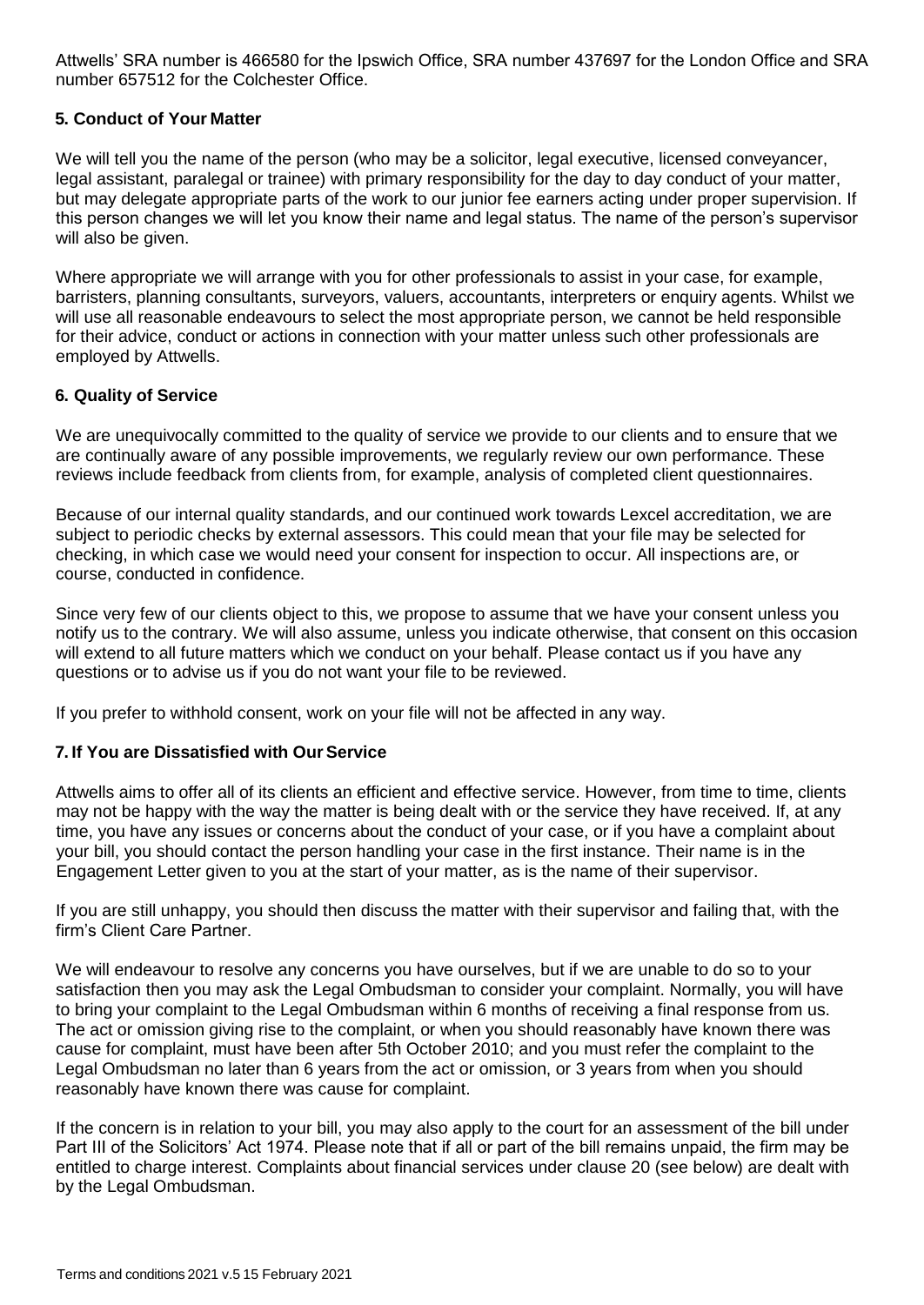A copy of the firm's complaint procedure is available on request from the firm's Client Care Partner.

# **8. Legal Ombudsman**

The Legal Ombudsman is an independent and impartial scheme set up to help resolve legal service disputes. Their website can be vie[wed at www.legalombudsman.org.uk.](http://www.legalombudsman.org.uk/)

The Legal Ombudsman can also be contacted at PO Box 6806, Wolverhampton WV1 9WJ, by telephone o[n](mailto:enquiries@legalombudsman.org.uk) [0300 555 0333 and email at enquiries@legalombudsman.org.uk.](mailto:enquiries@legalombudsman.org.uk)

### **9. Confidentiality and Disclosure**

We have a duty to keep your legal affairs confidential.

If you have asked us to carry out a conveyancing transaction on your behalf, it may be necessary for us to disclose to others in your chain, including their advisors and agents, your state of readiness to exchange contracts and preferred dates of exchange and completion. By signing the client information form you are providing your consent for such communications. You may ask us not to make these disclosures at any time in which we will inform the other party or parties and their agents that the authority has been withdrawn.

External firms or organisations may conduct audit or quality checks on our practice. These external firms or organisations are required to maintain confidentiality in relation to your files.

We are required under the terms of our professional indemnity insurance policy to notify our insurers immediately of any instance which appears to be, or could potentially become, a claim against us. We will wherever possible attempt to maintain client confidentiality when notifying circumstances to our insurers by using your reference number and anonymised details. However, if you have intimated that you intend to bring a claim against us, then your rights to confidentiality are automatically waived and full details of the matter will be disclosed to our insurer.

We will not release information about you or your file to anyone outside Attwells unless this is needed in order for us to perform our duties to you. However, in certain cases, the law places a statutory duty on us to disclose information, for example, under a court order or to comply with the Money Laundering Regulations 2017, the Proceeds of Crime Act 2002 and the Terrorism Act 2000.

# **10. Outsourcing**

Sometimes we ask other companies or people to do typing or other work on our files, to ensure this work is done promptly. We will always have a confidentiality agreement with these outsourced providers. By signing the client information form you are providing your consent to these activities. If you do not want your file to be outsourced, please tell us as soon as possible.

# **11. Money Laundering & Making Disclosures**

The law requires us to obtain satisfactory evidence of your identity and sometimes other people associated with your matter too. This verification process must be completed at the start of the matter. Sometimes we may do this using electronic verification procedures which will include an electoral roll search.

Credit agencies and other users of credit reference agencies services will be able to see that an ID search has been performed. If we are assisting you with a transaction, we may also need to satisfy ourselves about the source and origin of the funds too. It is a condition of us accepting your instructions that you promptly provide such evidence as is requested in order to verify your identity and, if requested, thesource and origin of funds. If funds are being provided by a third party then we will need similar evidence from them too.

Please note that we are unable to receive any money (other than for search fees) until all identification and source and origin of funds matters have been dealt with. If you have sent us funds prematurely, we will not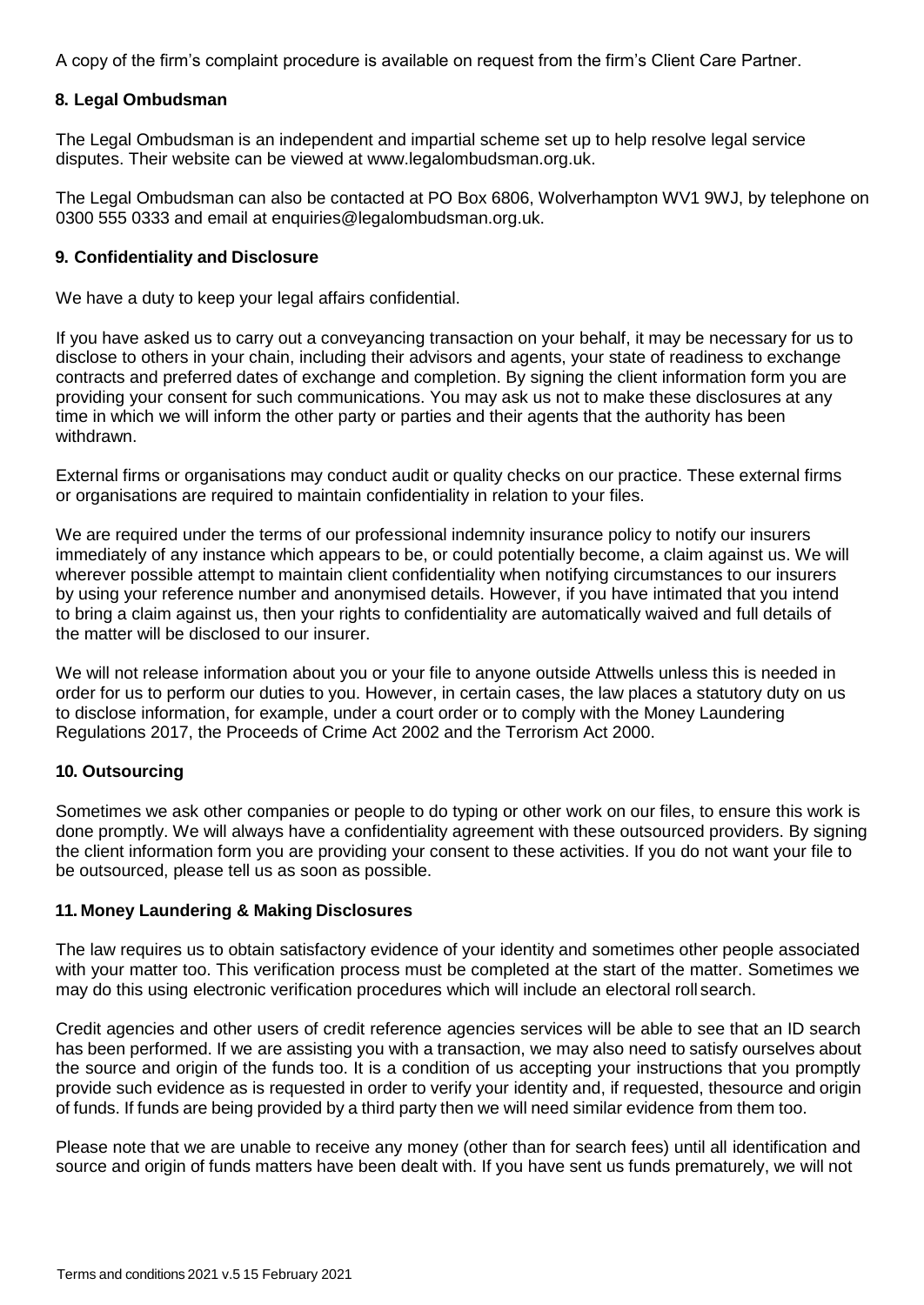be able to use these funds or return them to you until all identification and source and origin of funds checks have been satisfactorily concluded.

We do not accept cash in relation to any transaction, case or matter. If you try to avoid this policy by depositing cash directly with our bank, we may charge you for any additional checks we decide are necessary to prove the source of the funds.

During the course of your work we may ask you to provide evidence of your funding source. If the funds are received from sources that you did not previously disclose when asked, this may delay completion of the matter whilst we carry out additional checks on these funds. We will not be liable for delays or non-completion arising from the need to carry out these extra checks and any additional work involved will be charged to you at the rate of £190/hour.

We are professionally obliged to keep your affairs confidential. However, solicitors may be required by law to make a disclosure to the Serious Organised Crime Agency where they know or suspect that a transaction involves money laundering or terrorist financing. If we make a disclosure in relation to your matter, we may not be able to tell you that a disclosure has been made. We may have to stop working on your matter for a period of time and may not be able to tell you why. If any loss occurs as a result of our having made a report then the law precludes you making a claim against us.

Any documents that need to be returned to you will be sent by second class post. If you require anything different, please let us know. Any additional costs will be added to your bill.

# **12. Mortgage Fraud**

In most property transactions we will act for both you and the lender providing your mortgage finance. We have a duty to fully reveal to your lender all relevant facts about the purchase and mortgage. This includes:-

any differences between your mortgage application and information we receive during the transaction; any cash back payments or discount schemes that a seller is giving you; and the names of all purchasers, legal and beneficial.

In particular, we are under an obligation to report to the lender the purchase price and you may be committing fraud if you seek to misinterpret the true price by omitting to mention any relevant facts to us.

It is a condition of business that you agree to waive your right to confidentiality in order for such a disclosure to be made.

# **13. Data Protection**

We use the information you provide primarily for the provision of legal services to you and for related purposes including:

- updating and enhancing client records;
- analysis to help us manage our practice;
- file reviews for quality, training and regulatory purposes;
- legal and regulatory compliance, including anti-money laundering and fraud detection; and
- dealing with any claim from you underour Professional Indemnity Insurance policy or a complaint made to the Legal Ombudsman.

Our use of that information is subject to your instructions, the General Data Protection Regulation (GDPR), the Data Protection Act 2018 and our duty of confidentiality. Please note that our work for you may require us to give information to third parties such as expert witnesses and other professional advisers. You have a right of access under data protection legislation to the personal data that we hold about you.

Your data will be stored and processed in the European Economic Area ('EEA'). Very occasionally a client's matter will involve countries outside the EEA, in which case data may need to be transferred and by using our services you agree to the data being transferred.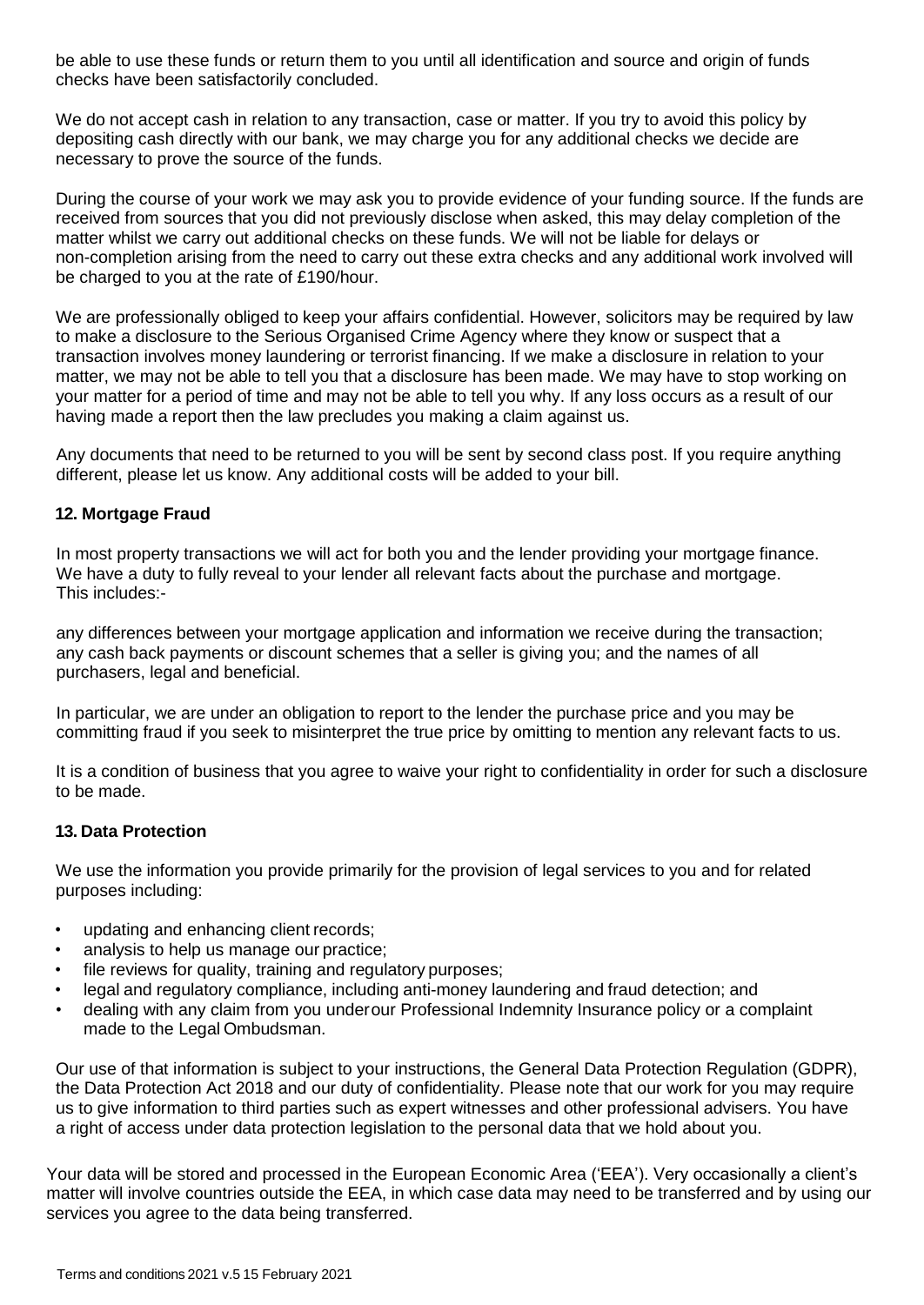We may from time to time send you information that we think might be of interest to you. If you do not wish to receive that information please notify our Marketing Department in writing.

To assist in the detection of fraud and to improve the service we offer, calls may be recorded or monitored.

### **14. Cyber Crime**

We prefer to communicate using e-mail as this provides a better service to our clients. If you would like us not to use e-mail then please let the person handling your case know.

In order to protect the integrity and security of our computer system, we may prohibit the receipt and opening of certain types of electronic files by our staff. Incoming e-mails are subject to automatic screening for viruses, malware and undesirable content. In certain cases your e-mail could be prevented from entering our system and consequently may go unread if potentially harmful content is detected.

E-mails sent over the internet do not always reach their intended recipient. We do not guarantee that every e-mail sent by you or us will reach the intended recipient. If you have sent us an urgent e-mail, one that varies a previous instruction or that contains banking or other highly confidential information, we strongly recommend that you telephone us to confirm receipt.

The firm will not change its bank account details, so you should regard any e-mail that purports to notify you of a change as potentially fraudulent. Do not act on the e-mail, but please inform us if you receive such an e-mail.

# **15. Conflict of Interests, Duress and Undue Influence**

A conflict of interest arises when we are considering acting for you in a transaction or in litigation when we already represent the other side, for example if you have asked us to purchase a house when we already act for the seller.

To help us identify conflicts at an early stage you will be asked for your name and address and for details of the transaction or litigation proposed. Corporate clients will be asked for information about the company, its directors and shareholders as well as information about the proposed transaction or litigation.

The information provided allows us to search our client database for any conflicts. We cannot normally accept an instruction to act if there is a conflict situation or if we feel you may be acting under duress or the undue influence of another person.

Conflicts may also arise during a matter as further facts come to light or if we think you are being pressured to instruct us. In this situation we may have to stop working for you and ask you to instruct new solicitors. In this case we will charge you for our fees, expenses and disbursements incurred to the timewe stop work, or a proportion of the agreed fee.

It is possible that we may now or in the future hold for another past, present or future client, confidential information which we cannot disclose to you in relation to your matter. You agree to that non-disclosure.

# **16. Abortive Instructions, Transactions and Delays**

We will delay or refuse to carry out any instructions or transactions if we are not reasonably satisfied of the lawfulness of the instruction or transaction. We are also unable to carry out an instruction or transaction if we have been unable to verify, to our satisfaction, your identity or the principal whom you represent. We will not be liable if we refuse to carry out or allow any transaction for these reasons.

If a transaction or instruction does not proceed then, unless we have indicated to you otherwise, as is the case for most of our conveyancing instructions, then we will make a reasonable charge for the actual work carried out to date, based either on our hourly rates, or the percentage of time spent if it is a fixed price job.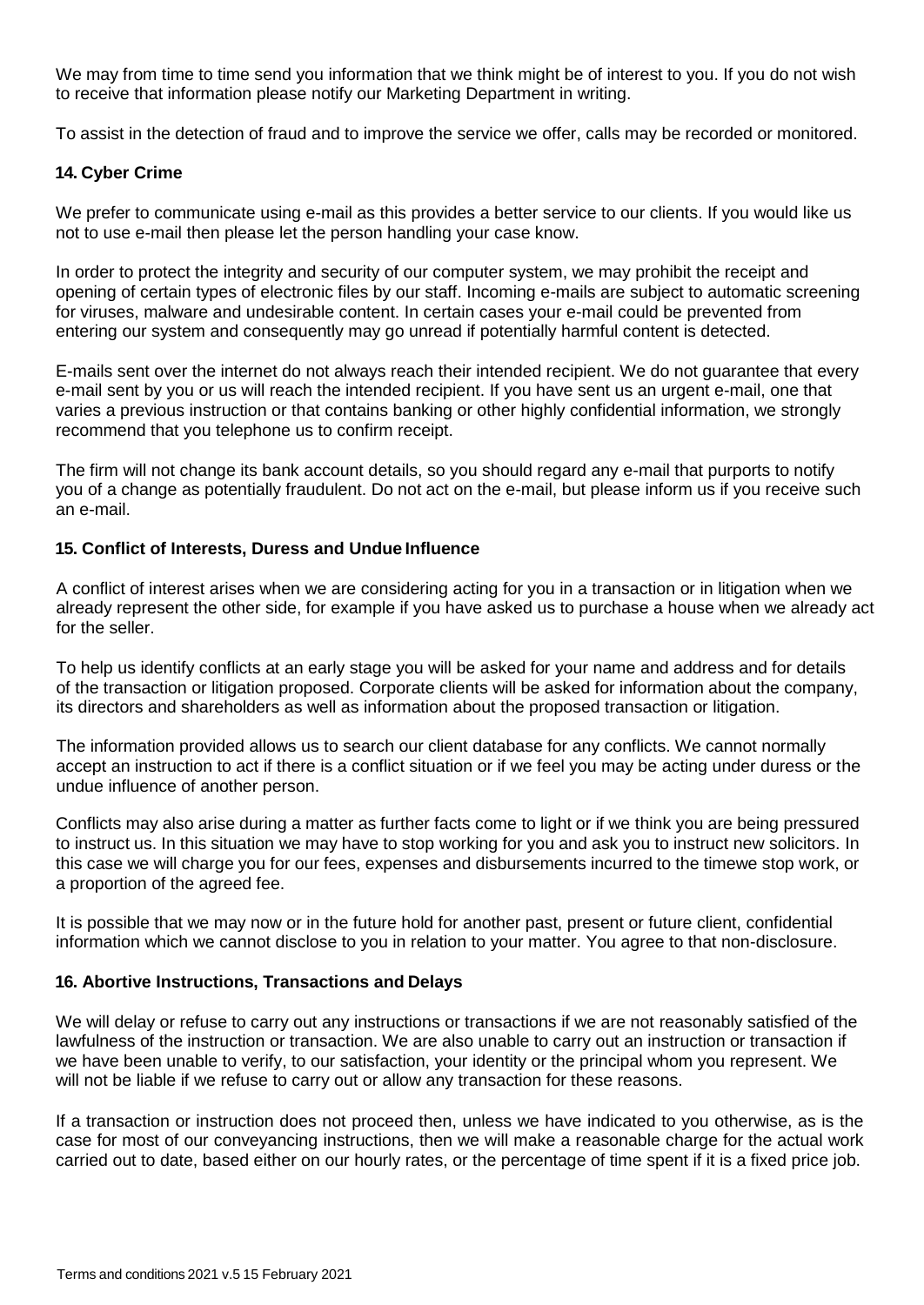In addition to our fees and VAT, you will also have to pay any expenses or disbursements that we have paid orcommitted to pay on your behalf.

# **17.Appointments, Correspondence, Telephone Callsand E-mails**

We will endeavour to arrange appointments with you at your convenience. Whilst the person responsible for your matter will always try to see you at short notice, no guarantee can be made of the availability of the person under such circumstances. Every effort is made to return phone calls on the same day and reply to correspondence and e-mails as quickly as possible.

### **18. Storage of Documents**

We will store files, deeds, wills and other documents usually free of charge but no liability is accepted in relation to such storage and we have no duty of care to give advice in respect of those documents. If a storage charge is ever contemplated, prior notice will be given.

As most property is now registered with the Land Registry, there is no longer any legal requirement to retain the deeds. Deeds related to registered land will be destroyed by us following completion of the registration with the Land Registry unless you have previously asked to collect them or for them to be sent to you. If you have asked us to retain your deeds currently no charge is payable.

Files are retained for a minimum of six years from when we conclude work on the file. By agreeing to these Terms and Conditions, you agree to your file's automatic destruction on or after the sixth year. If you do not wish your file to be destroyed, please advise us in writing and the file will either be sent to you or made available for you to collect instead.

We make a charge of £50 (inclusive of VAT) to cover administration and recovery costs if you want to collect your archived file from our reception at Sun Buildings. Files will not be released until you have paid us in full for the work done and disbursements incurred. If you instruct us to send the file to you or to someone else, then there will be additional postage costs to be added. All costs and charges must be paid in advance or on collection.

We make a charge of £15 (inclusive of VAT) to cover administration and recovery costs if you want to collect deeds or other documents stored in our strongroom. Documents and deeds will not be released until you have paid us in full for the work done and disbursements incurred. If you instruct us to send the deeds or documents to you or to someone else, then there will be additional postage costs to be added. All costs and charges must be paid in advance or on collection.

If you, or someone acting on your behalf, requests us to supply selected documents from a file or package stored in our storeroom, then we make a charge of £35 (inclusive of VAT) to cover recovery of the original paperwork and copying the first 10 pages of the document. If you need more than 10 pages copying there is a charge of 25p/page (inclusive of VAT) and all charges must be paid in advance or on collection.

If you ask us to look at a file and give you advice, we don't make a charge to recover the file but we will charge you for time incurred by our professional staff at the rate of £125 plus VAT per hour.

If you wish us to release your papers, deeds or other documents, then we need to be sure that we are released them to the right person. We will ask you to make an appointment to collect the items and satisfactory evidence of identity will be required. If someone else is collecting on your behalf, as well as your written instruction and identification, we will need to see their evidence of identity too.

# **19. Copyright & Other Intellectual Property Rights**

Unless otherwise specifically agreed in writing, we retain the copyright and other intellectual property rights in all written or other materials supplied to you in respect of matters in which we are instructed. In the event that materials prepared by us are passed on to or are disclosed by a client to a third party, then you accept liability for the payment of proper professional charges for the use of such documentation and all expenses, or losses incurred in enforcing our intellectual property rights.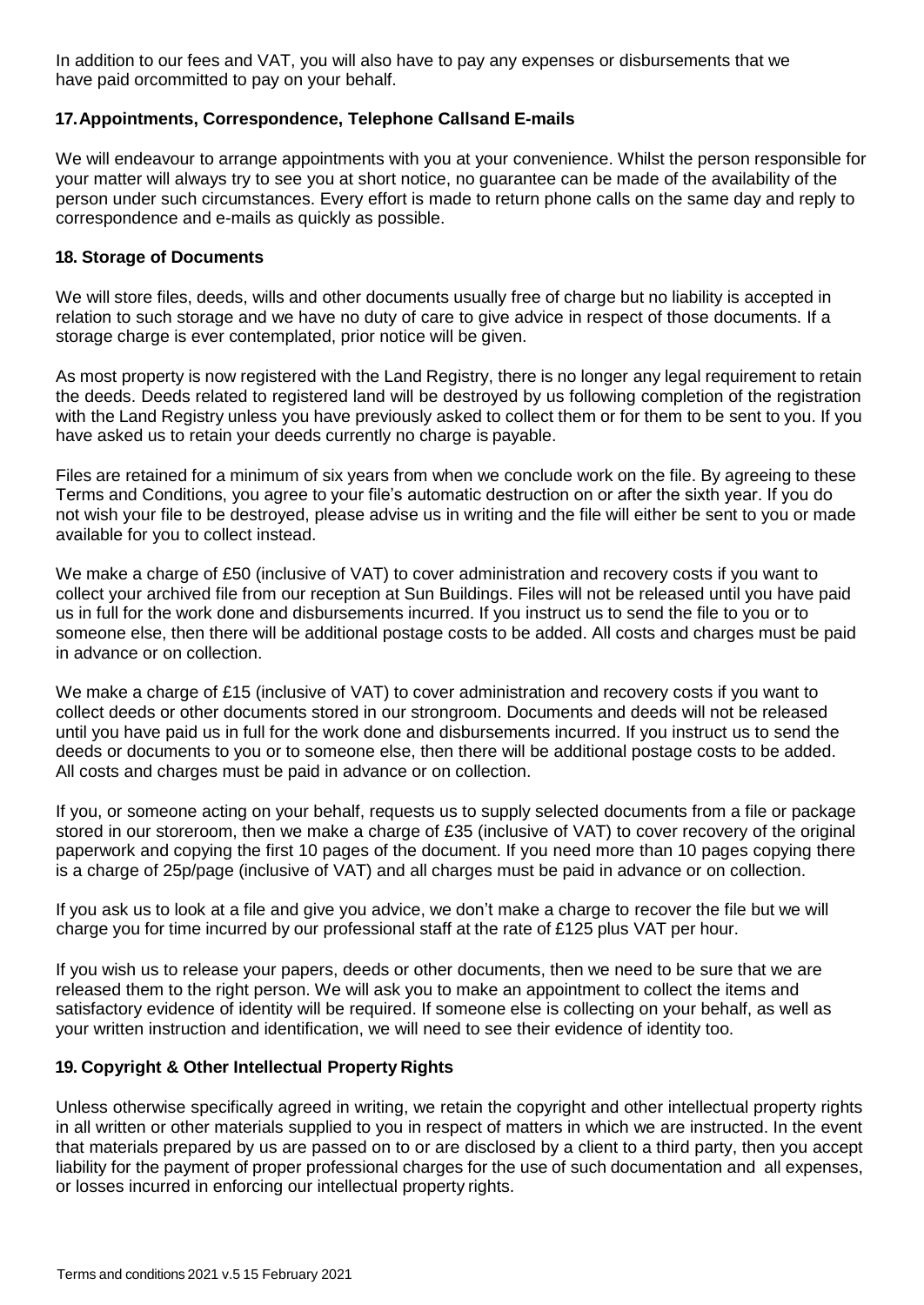# **20. Financial Services**

During the course of your matter you may need advice on investments in which case we will refer you to someone who is authorised by the Financial Conduct Authority as we are unable to provide this advice. However, as we are regulated by the Solicitors Regulation Authority, we may be able to provide certain limited investment services where these are closely linked to the legal work we do for you.

The Law Society is a designated professional body for the purpose of the Financial Services and Markets Act 2000, but responsibility for the regulation and complaints handling has been separated from the Law Society's representative functions. The Solicitors Regulation Authority is an independent regulatory body of the Law Society and the Legal Ombudsman is the independent complaints handling body of the Law Society.

If you have any problem with the services we have provided for you, then please let us know. We will try and resolve any problem between ourselves. If for any reason we are unable to resolve the issue, then complaints and redress mechanisms are provided through the Solicitors Regulation Authority and the Legal Ombudsman. Contact details for the Legal Ombudsman are shown in section 7 above.

# **21. Insurance Mediation**

We are not authorised by the Financial Conduct Authority. However, we are included in the Register maintained by the Financial Conduct Authority so that we can carry on insurance mediation activity, which is broadly advising on, selling and administration of insurance contracts. This part of our business, including arrangements for complaints or redress if something goes wrong, is regulated by the Solicitors Regulation Authority (see clause 7). The Register can be accessed via the Financial Conduct Authority [website at www. f](http://www/)ca.org.uk.

The Law Society is a designated professional body for the purpose of the Financial Services and Markets Act 2000, but responsibility for the regulation and complaints handling has been separated from the Law Society's representative functions. The Solicitors Regulation Authority is an independent regulatory body of the Law Society and the Legal Ombudsman is the independent complaints handling body of the Law Society. Contact details for the Legal Ombudsman are shown in section 7 above.

# **22. Court Proceedings**

Even if you are successful in court proceedings the other party may not be ordered by the court to pay all your fees and expenses, or these may not be recoverable from the other party in full. If this happens you will have to pay part or all of our outstanding charges and expenses.

If the other party is legally aided, you may not recover any of your fees and expenses, even if you win the case.

If you are unsuccessful you may be ordered to pay some or all of the other party's expenses. This is in addition to our costs. We will discuss with you, when relevant, whether our fees and expenses and/or your liability for another party's fees and expenses may be covered by insurance.

Interest may be claimed from the other party from the date the court orders them to pay our fees. We will account to you for this interest to the extent that you have paid our fees and expenses on account, but we are entitled to the rest of the interest. You are responsible for paying the fees and expenses of trying to recover fees and expenses from the other party.

# **23. Quotations**

Where a quotation (i.e. a fixed price or percentage of the value of an estate or property) has been given, you must take particular note of the extent of the work that we have agreed to do for you, as we have given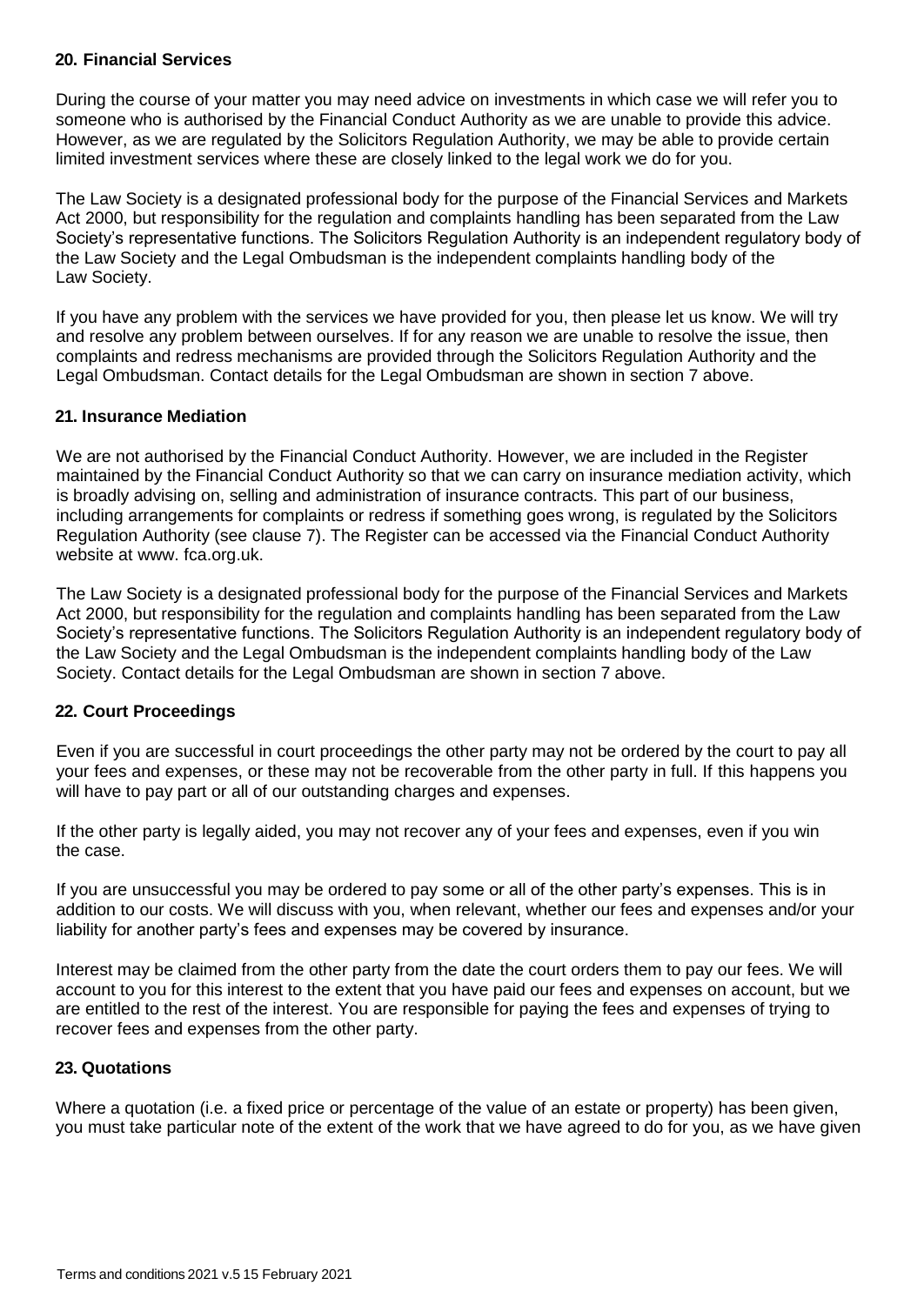you a quotation based on this. This is based on our understanding of your requirements.

Sometimes a matter will be more complicated than we could reasonably have expected:

- from your description
- from a preliminary view of the documentation
- because of unforeseen issues arising as the matter progresses

which have a bearing on the amount of time which we need to spend or on other costs or disbursements which need to be incurred. We will advise you of any such changes in circumstances as these matters will fall outside any quotation or estimate given. We will seek to agree with you an additional fee for such matters (clause 24), but if no agreement is made, we shall have the right to cancel this contract on giving immediate notice to you.

Quotations are valid for 30 days. Unless we advise you to the contrary, all quotations and estimates are exclusive of VAT, disbursements and other costs.

### **24. Estimates**

We will try to give a realistic estimate of the fees involved in any matter in which we are instructed. However, by the nature of the work, matters may be more or less complex than originally envisaged. We will keep you informed of any resulting revision in the original estimate offees.

We will explain to you the issues raised on your matter and keep you informed of progress. Where possible, we will tell you how long we think the matter will take to complete, or get to the next stage. If the case is contentious, we will tell you whether the anticipated outcome of your case will justify the likely costs and risk involved.

Where we cannot give an estimate because of the degree of uncertainty, we will tell you the hourly rate (excluding VAT and expenses) of the person with conduct of your matter and, if appropriate, of others who may work on it. Alternatively, we may provide a range of fees representing the possible minimum and maximum estimated values, or a figure just for the first or subsequent stages of the job.

We will tell you throughout the matter and at least every six months how much has been incurred to date. You may set a limit on the fees and expenses to be incurred and we will let you know as soon as it appears that the limit may be exceeded. We will not exceed it without first obtaining your consent.

# **25. Fees**

The Solicitors' Code of Conduct requires that our fees be fair and reasonable to both us and to you, having regard to all the circumstances of the case. In all cases we will give you a fixed price for a specific piece of work or an estimate of the cost where we are charging you on the basis of time spent. Our charges will reflect thefollowing:

- the experience and seniority of those involved;
- the complexity of the matter;
- the specialised knowledge and responsibility involved;
- time spent on the case;
- the speed at which the job is to be concluded;
- the extent to which the law involved is routine or unusual;
- the number and importance of the documents prepared or perused;
- the place where and the circumstances in which the business or any part of it is transacted;
- the amount or value of any money or property involved;
- the importance of the matter to you; and
- whether or not your litigation case is subject to a success fee.

The time spent on a matter will include, but not exhaustively, meetings with you and third parties, telephone discussions and correspondence (letters sent and received are charged at six minutes each), reading, drafting and revising documents, research and thinking time, court appearances, travelling time, storage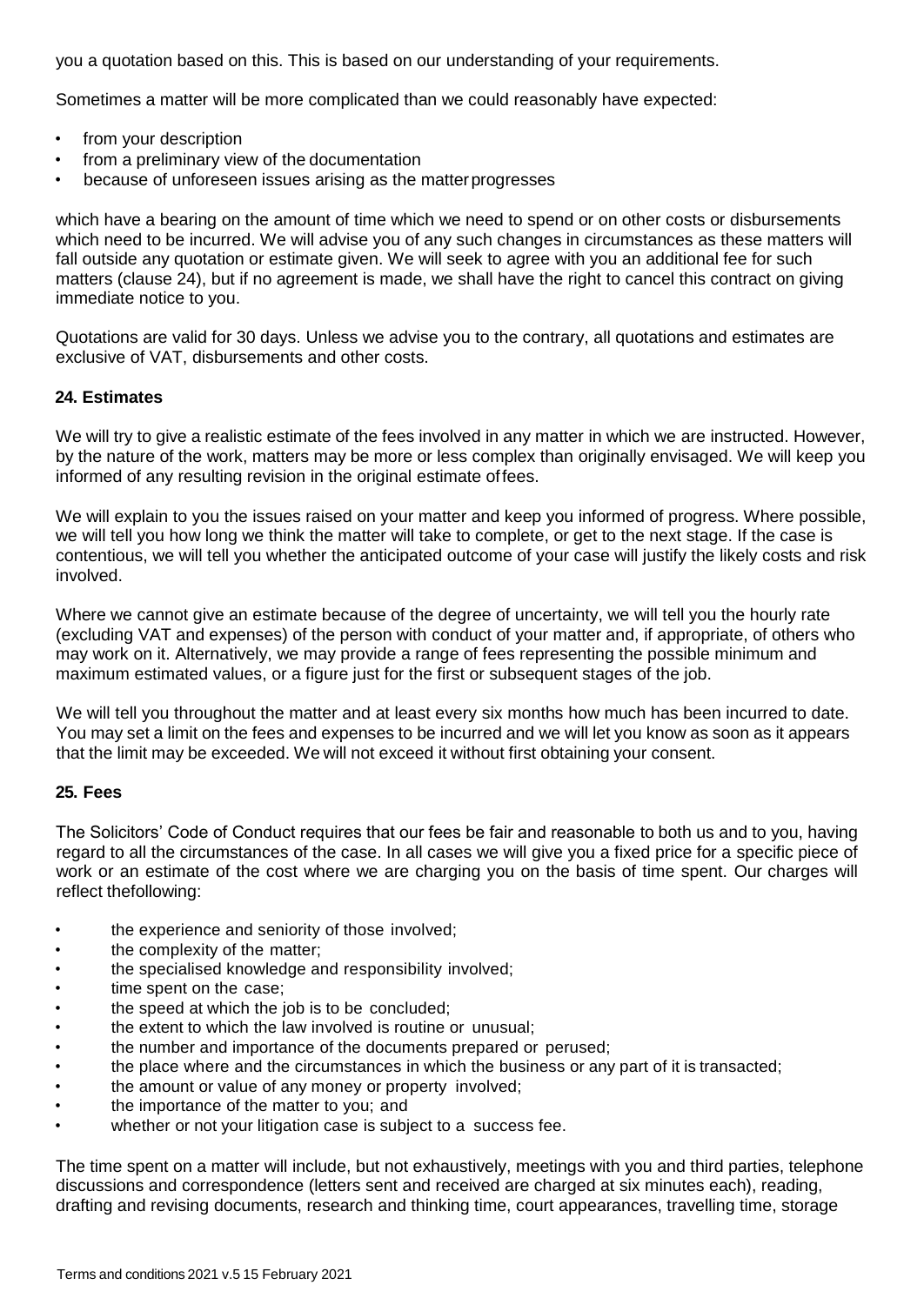and retrieval of records and information, secretarial and other general supervision, administration and control of the matter.

We may make a reasonable charge for administrative expenses including photocopying, fax, telephone, travel and similar costs which are specifically recorded against your matter.

We reserve the right to charge a higher rate for work that has to be done outside the normal office hours, in which case we will notify you in writing beforehand.

The rates applicable to your job will be advised to you separately. Our hourly rates are normally reviewed annually on 1st January each year to reflect increases in overhead costs and inflation. If a review is carried out before your current work is concluded, we will inform you of the change before it takes effect.

We will also make a charge of £40 plus VAT for arranging any bank CHAPS payment that we have to make on your behalf.

# **26. Interim Invoices**

Interim bills may be sent at regular or appropriate intervals usually monthly throughout the conduct of the matter. An interim bill will not necessarily cover all aspects of the work done to its date but will be taken into consideration on preparation of the final account.

### **27. Invoicing and Payment on Account**

Property transactions – we will normally send you our bill following exchange of contracts and payment is required on a purchase prior to completion. In the case of a sale, the payment is due on completion. If completion of a sale or purchase is greater than the usual 28 days then Attwells require payment of its fees on exchange of contracts.

In other cases, it is normal practice to ask you to pay sums of money from time to time on account of the charges, expenses, disbursements or VAT which are expected in the following weeks or months. This should help you in budgeting for costs as well as keeping you informed of the legal costs and expenses which are being incurred. To the extent that payment is to be made following invoice then payment must take placewithin 14 days.

Money belonging to clients is kept separately from funds belonging to the practice in a Client Account. Any such money paid to us 'on account' will be held in Client Account until an appropriate invoice is delivered to you in the case of fees or until it is necessary to pay an expense or disbursement. We will be entitled to transfer monies held on your behalf from our Client Account in order to discharge outstanding fees arising as a result of invoices delivered to you or for legal fees, expenses or disbursements incurred.

# **28. Payment of Invoices, Expenses and Disbursements**

You are personally responsible for payment of our fees, expenses and disbursements in full regardless of whether or not there is an agreement or order that a third party should pay them. We will use our reasonable endeavours to recover such fees and disbursements from a third party but if the amount recovered doesnot cover the outstanding amounts then you will be asked to pay the shortfall.

In certain cases, a third party may be responsible for paying some or all of your costs. In this situation you have to pay our charges first and any amounts recovered will then be refunded to you provided our charges have been paid in full. The other person is not liable to pay the VAT element of your costs if you are able to recover the VAT yourself. You should also be aware that if the third party fails to make some or all of their payment to you, then you are responsible for any charges and expenses incurred in seeking to recover the outstanding debt.

We accept payment by Delta, MasterCard and Visa.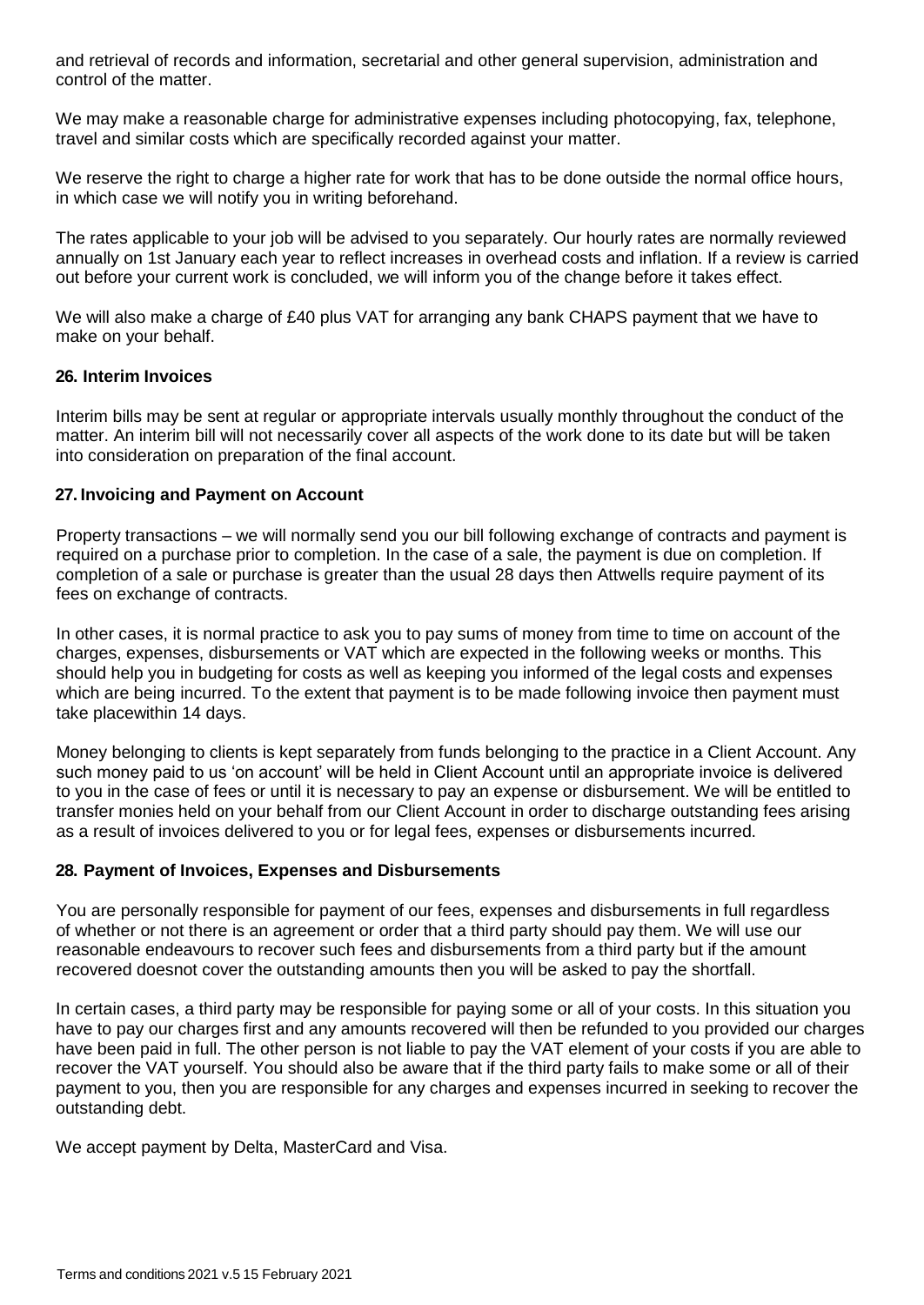Any payments made using a company credit card, whether for company or personal use, will be subject to a fee of 1.8%.

It takes three days for the money to reach our bank account and this should be borne in mind in time critical transactions.

For the avoidance of doubt, we do not accept deposit or balances for property transactions by card or payments of Stamp Duty Land Tax by credit card.

We do not accept cash payments.

At the conclusion of the job any money owed to you will be paid either by cheque or bank transfer. We are unable to make payments to third parties.

### **29. Disbursements and Expenses**

We may be required from time to time to pay disbursements on your behalf in connection with your matter. These may be, for example, court fees, stamp duty, search fees barristers' fees, expert witnesses' fees, or couriers' fees and other expenses

We require all search fees to be paid up front, before we order the search for you. If we have asked you to provide funds for this or any other disbursement but the funds have not been received, we are under no obligation to make the payment on your behalf

Following the Firm incurring disbursements on your behalf (which you have been notified of in advance) then you agree to us reimbursing the Firm from your funds following the payment being incurred and without further authority from you.

### **30. Value Added Tax**

Value Added Tax will be charged on all fees and expenses as appropriate at the appropriate rate prevailing at the tax point on which an account is delivered.

If you are VAT registered we will supply to you, on request, copies of any disbursement invoices against which you may reclaim the input VAT.

We are registered in the UK for VAT and our registration number is 991 2527 59.

# **31. Unpresented or Lost Cheques**

In the event that we have sent you a cheque that has been lost and not notified to us, or which remains unpresented at out bank six months after issue, we will write to you to advise that we are about to re-issue the cheque and that there will be a charge for this. Our fee for writing to you and reissuing the cheque will be £25 (inclusive of VAT).

If the value of the lost or unpresented cheque is less than £25 we will write to your last known address to advise that, instead of charging the full amount, the re-issue fee will be an amount equal to the amount owed to you, which will result in your balance reducing to zero. If we do this we will make a donation to a registered charity of the fee that was charged.

#### **32. Interest on Unpaid Invoices**

Fees, expenses, disbursements and VAT are all due on the delivery of our invoice. Interest will be payable on the outstanding balance of any invoice unpaid 14 days after the date of the invoice at the rate payable for judgement debts, calculated on a daily basis from the date of the invoice. If you have any queries about our invoice, contact us straight away.

#### **33. Clearance of Funds**

We are bound by the Solicitors Regulation Authority rules that say we cannot use the funds on one client to pay the outgoings of another.

Terms and conditions 2021 v.5 15 February 2021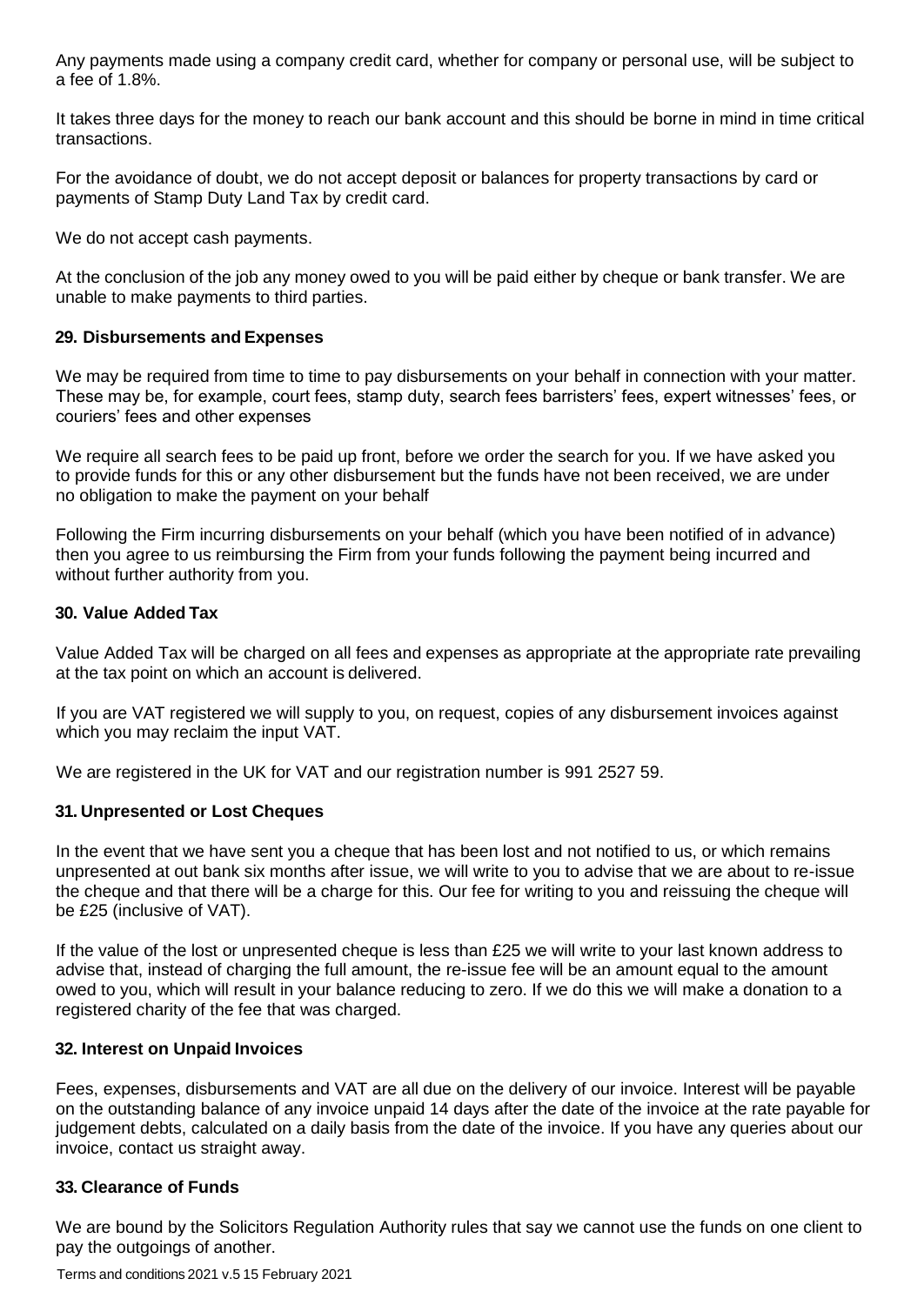In some cases we may need to make substantial payments on your behalf, such as in property transactions. When money is being paid to us by you or a third party, seven working days must be allowed for clearance of any cheques deposited with us by you or on your behalf. Three days must be allowed for credit and debit card payments.

We recommend that you use your bank's direct bank transfer ('CHAPS') procedure to transfer money to us, which will often be cheaper, quicker and more convenient for you.

If cleared funds have not been received in time to carry out the transaction, we will do what we can to mitigate the situation, but not be liable in the event that the transaction cannot proceed. Our fees and disbursements will be due as if the transaction did complete and we reserve the right to raise a supplementary charge for any additional work required as a result of the non-clearance of funds.

# **34. Interest on Client Account**

As part of carrying out your instructions we may need to hold your money in our client bank account. Our client bank account is an instant access bank account. Because the holding of funds is incidental to the carrying out of your legal work, the rate ofinterest is unlikely to be as high as the rate you may be able to obtain when depositing the money with you bank or other financial institution in an instant accessaccount.

We will not be paying interest at the current time on standard matters held in our instant access client account, as the Firm will not generally earn any or any sufficient interest on client balances. Should our bank introduce negative interest rates then we will bear any charges, levies or negative interest that we incur. Other firms may well offer interest, others may not. We consider that this policy is a fair compromise in a low interest environment and we will keep this under review.

For money held in a separate designated deposit account we will agree with you when the account is opened a fair and reasonable interest rate (if any) depending upon the access required to such an account.

Where your money is held in a separate deposit account, any interest paid to you is paid without deduction for income tax unless you are resident overseas (see below). As such it is your responsibility to inform HMRC of interest amounts received from us and the implications of this will depend upon your own financial circumstances.

Under the European Savings Directive regulations 2003/48/EC, we are required to inform HM Revenue & Customs (HMRC) of payments of interest to relevant payees and residual entities in prescribed territories. Where you reside outside the UK and EC, we are required to deduct income tax at the current basic rate and account for this tax to HMRC directly and pay you the net amount.

Interest will be calculated from the time the funds become cleared for interest purposes. On cheques or banker's drafts this will be three days after the cheque or draft has been deposited with our bank. For amounts received by debt or credit card, interest will start to accrue from the date of the actual receipt, usually three days after the transaction has been authorised. For direct transfers or same day payments the funds become cleared on the day after receipt. Interest will be calculated on a daily basis and calculated on amounts held overnight from the day the funds become cleared for interest purposes. Interest is added to each client account quarterly and/or at the end of each case if sooner.

# **35. Non-Payment of Bills**

For as long as a bill (interim or otherwise) remains unpaid, we reserve the right to suspend work on that and any other matter on which we are engaged on your behalf. Ultimately if bill(s) continue to remain unpaid, we will conclude that you have terminated the retainer and we will write to you informing you for this.

We also reserve the right to deduct any amounts owed to us from any money that we hold on your behalf, irrespective of the reason for it being held.

Terms and conditions 2021 v.5 15 February 2021 By law we have a lien (i.e. a right to retain but not to sell) any property that has come into our possession on this or other matters. The lien exists until payment of all outstanding costs, expenses and VAT and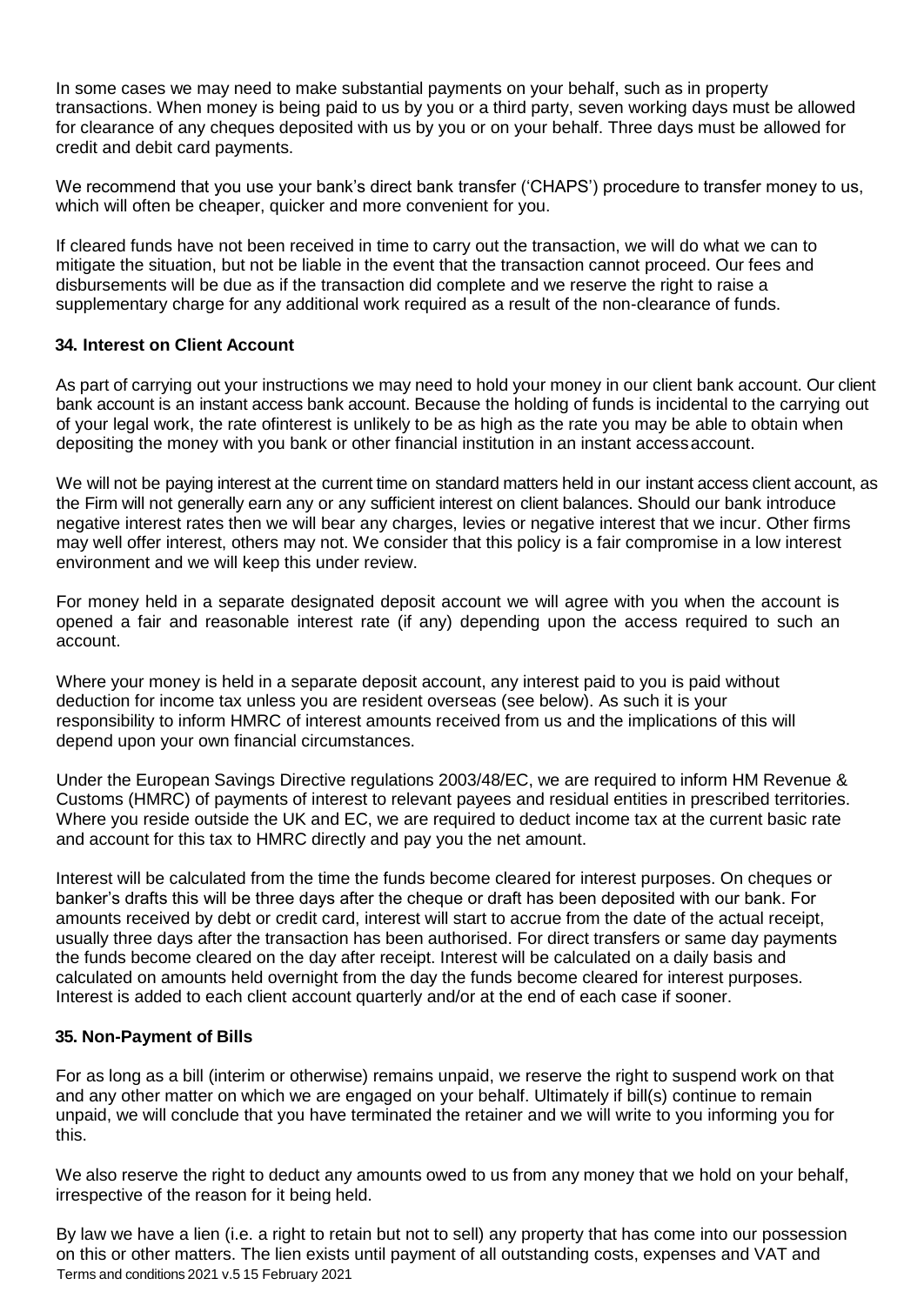disbursements due from you to us has been made. We are not entitled to sell your property although its value may well exceed thevalue of the unpaid debt.

The lien would incorporate such items as a policy of assurance, a share certificate, deeds, money or your file of papers. This is not an exhaustive list but it should be noted that the lien does not extend to your original will, original court records or documents which come into our hands in some capacity other than as your solicitor.

If we are conducting litigation for you we have additional rights in any property recovered or preserved for you, whether it is in our possession or not, and in respect of all costs incurred, whether billed or unbilled. We also have a right to ask that court to make a Charging Order in our favour for any assessed costs.

### **36. Legal Aid**

Legal Aid may be available in a very limited number of cases. Information on eligibility for legal aid is available from our offices or from the person dealing with your matter. If you think that you may be eligible for legal aid please ask or, alternatively, go to the LLA [website www.justice.gov.uk/legal-aid o](http://www.justice.gov.uk/legal-aid)r telephone 0845 345 4345.

# **37.Financial Benefit**

In some cases we may earn commission or other income when we work on a client's file.

The commission or other income belongs to you and we will pay this to you on conclusion of the matter or offset it against your bill. However, we may ask you for permission to retain the commission or income, for example, because we have had to do additional work.

If this is the case we will discuss with you at the outset how this work will be paid for and the expected level of commission or other income.

#### **38. Legal Liability Insurance**

If you instruct us to advise you in connection with any liability on your part, you should advise us if any legal liability insurance is in force. If you are uncertain you may need to ask your insurance company or broker, or bring your insurance documentation to us to look at.

If insurance is in place and subject to the policy terms, our fees may be paid for by the insurer and not by you.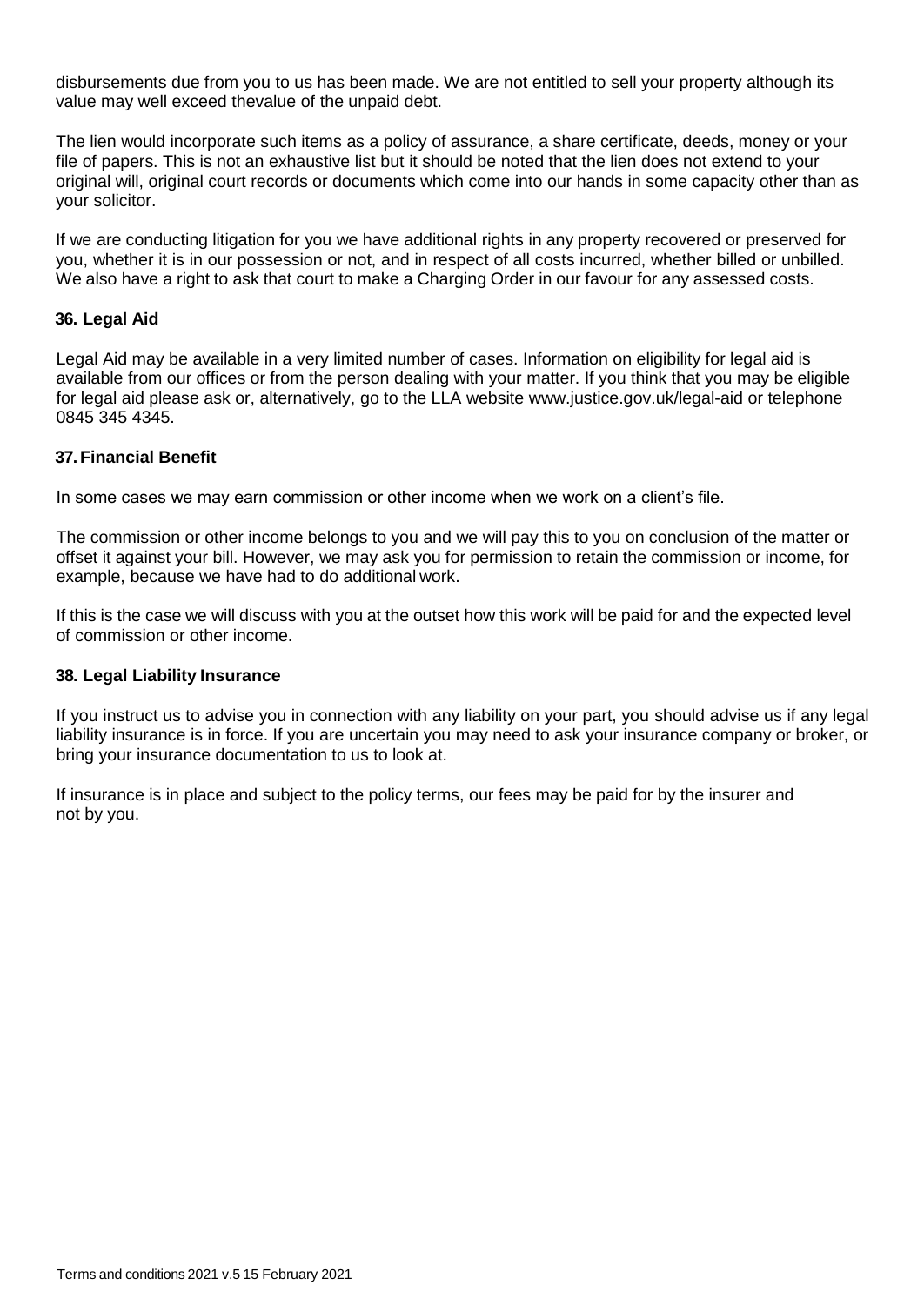# **39. Residual Balances**

Following the conclusion of our legal work any residual balance held on our client account will be returned to you promptly provided that we can do so. If we cannot trace you then we will pay the funds to a charity of the Firm's choice. The steps that will be taken to trace you if these are not self-evident from your file are as follows:

#### Up to and including £49

All steps that can be taken free of charge from our own computer and if we do not receive a response within 30 working days then we will pay to the Firm's nominated charity.

#### £50-£499

All free steps described above and then to use the DWP letter forwarding service and if we do not receive a response within 60 working days then we will pay to the Firm's nominated charity.

#### £500 or more

We will obtain the consent of our Regulator the SRA following all required steps having been taken and before paying to the Firm's nominated charity.

#### **40. Authority to Give Instructions**

When we are instructed by a business or organisation, we shall assume that all of your employees, directors and officers who give us instructions are authorised to do so and that we may act on oral instructions, unless you instruct us to the contrary. If you retain us as an agent for a third party, or purport to do so, you warrant that you have the authority of that third party to retain us.

#### **41. Limitations to Scope of Work**

Unless we have agreed something with you to the contrary, we will only provide you with legal advice directly connected to the work you have asked us to do. The decision to enter into or not to enter into a transaction rests entirely with you and we will not comment on the wisdom or otherwise of a proposed transaction or provide you with commercial or other advice in connection with it.

In particular we are not responsible for giving you general advice about and make no assessment of the financial, business, commercial, accounting, taxation, environmental, insurance or other non-legal implications of a proposed transaction.

With work involving land or property, we will not carry out physical property inspections, valuations or arrange or advise on the suitability of mortgage or other financial arrangements, unless specifically requested by you.

We shall provide legal advice and services to you with reasonable skill and care. However, that nature of many types of legal work is such that it is not possible to guarantee a particular outcome.

We advise only on English law.

We will advise you of any circumstances and risks of which we are aware or consider to be reasonably foreseeable that could affect the outcome of your matter.

We do not advise on financial, investment, surveying, valuation, commercial viability, trading, or marketing issues. We only advise on tax when we have expressly agreed in writing to do so.

We are not qualified either as accountants or as surveyors and the interpretation of financial information or environmental surveying information should be undertaken on your behalf by specialist advisers qualified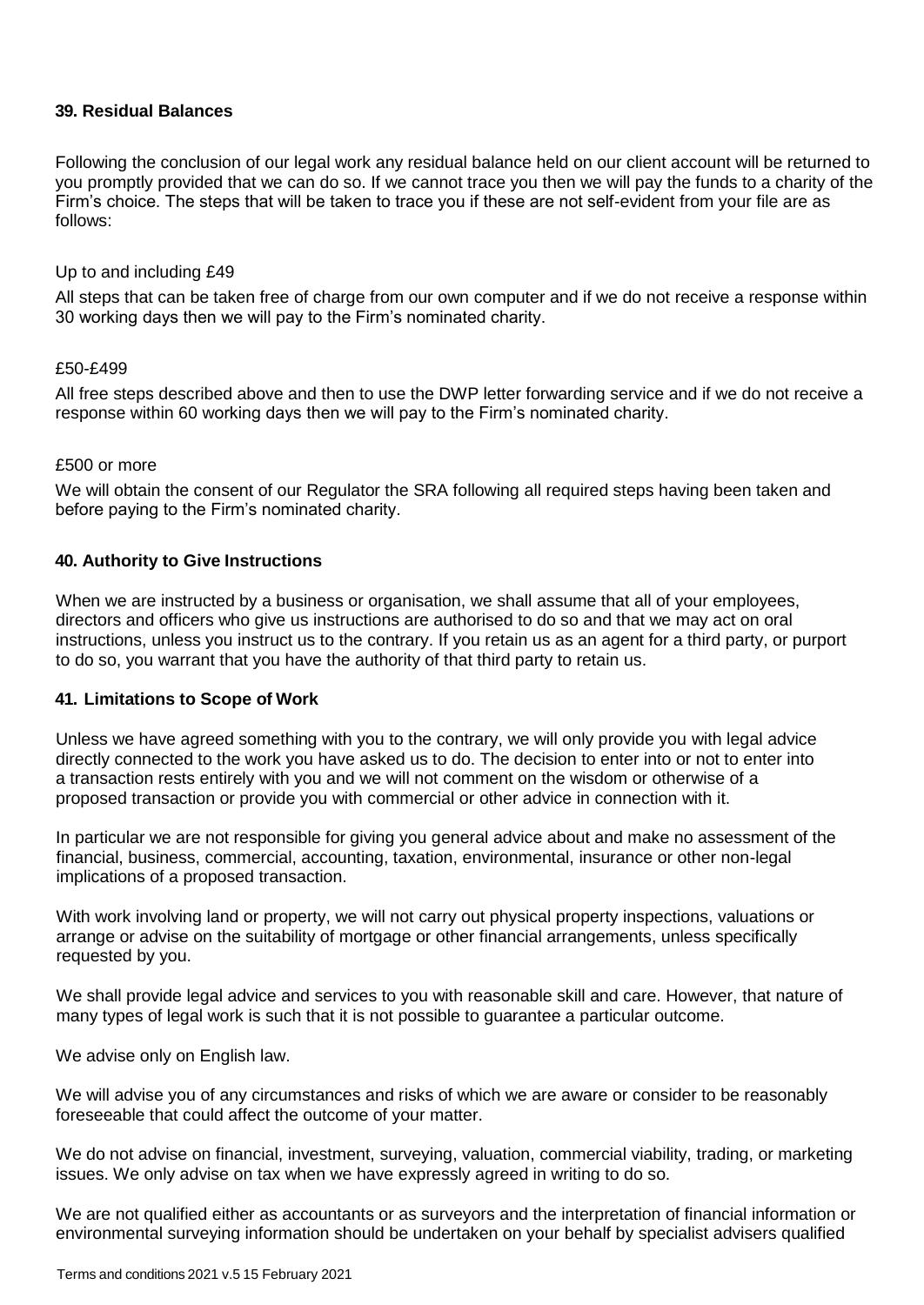to render such advice.

The advice we give is confidential and for your sole use. We do not accept responsibility to any third party who is not our client for the advice we give to you.

Unless otherwise agreed, the advice we give and the documents we prepare are for use only in connection with the specific matter on which we are instructed and state or comply with the law as in force at the relevant time.

We rely on you for the accuracy of the information and documentation that you provide to us. We shall not be liable for errors or losses which arise as a result of false, misleading or incomplete information or documentation or which result from any act, delay or omission by you or by any third party.

When a matter has been completed, we shall report the outcomes and explain any further action which needs to be taken. Our retainer in regard to that matter will then come to an end.

We recommend that you review completed matters from time to time; for example, agreement may require further action or there may be changes in relevant law, standard agreements (such as Terms and Condition and particulars of employment) should be reviewed frequently. Unless we agree otherwise in writing, we shall not be responsible for advising you of any important or critical dates which may arise after complete of a matter (such as the date by when a notice under an agreement should be given or upon which rights may expire or may need to be renewed).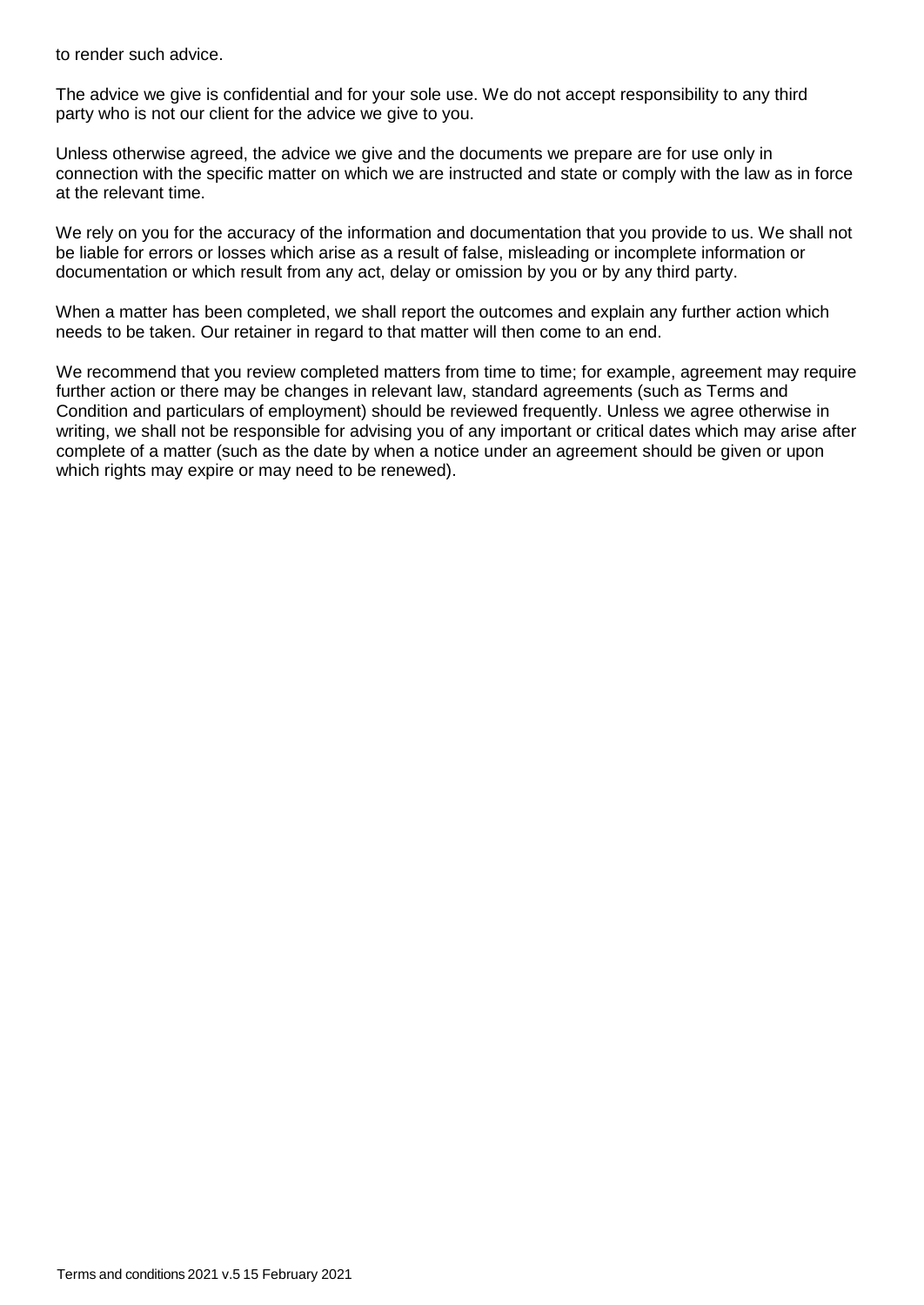# **42. Work That is NotIncluded**

Subject to the terms of the Engagement letter and unless agreed to the contrary in writing, our legal advice specifically excludes any matters relating to:

- The laws of any jurisdiction outside England and Wales;
- Taxes or duties:
- Financial planning; and
- Accounting.

We will not advise you on the planning implications of a proposed purchase unless specifically requested to do so by you. However, we will advise you on the relevant information contained in the Local Search done on your property.

# **43. Your Responsibilities**

You will:

- Co-operate with us at all time;
- Provide us with clear, timely and accurate instructions, detailing your objectives and you will deal with all queries in a prompt manner;
- Provide all documentation required to complete our work in a timely manner;
- Safeguard any documents which are likely to be required during the conduct of the matter;
- In contentious matters, cooperate with experts and attend Court or Tribunal hearings;
- Notify us immediately if you become aware of any conflict of interest or any other reason which you believe may restrict or prevent us in acting for you or any thirdparty;
- If you are a company, we shall be entitled to assume that these terms are accepted by all directors and authorised officers of the company.

You will not:

Ask us to work in an improper or unreasonable way; or deliberately mislead us.

# **44. Stamp Duty Land Tax**

We will normally submit any SDLT returns electronically on your behalf, and signing these Terms and Conditions is your authority for us to do so. Please note the following:

- We will complete the return as accurately as we can, relying on information provided by you and information received during the course of the transaction, but you are ultimately responsible for the accuracy of the return and the information contained in it;
- Although we will be acting as you "tax agent", this will not constitute an agent/principal relationship, so we will not have any corresponding liability unless we cause an error to be made on the return;
- HMRC may enquire into your transaction(s) even after the issue of a certificate. If we are required to assist with an enquiry we reserve the right to charge fees for that further work;
- If such an enquiry takes place, you may be liable for any shortfall in SDLT identified by that enquiry.

# **45. Critical Dates**

Once your matter is completed we cannot accept an on-going responsibility for reminding you of critical dates in respect of matters such as rent reviews, lease renewals, exercise of options, service of notices or counter notices within time limits or any other such matters, unless we have current or specific instructions from you to deal with such matters immediately to the critical date concerned.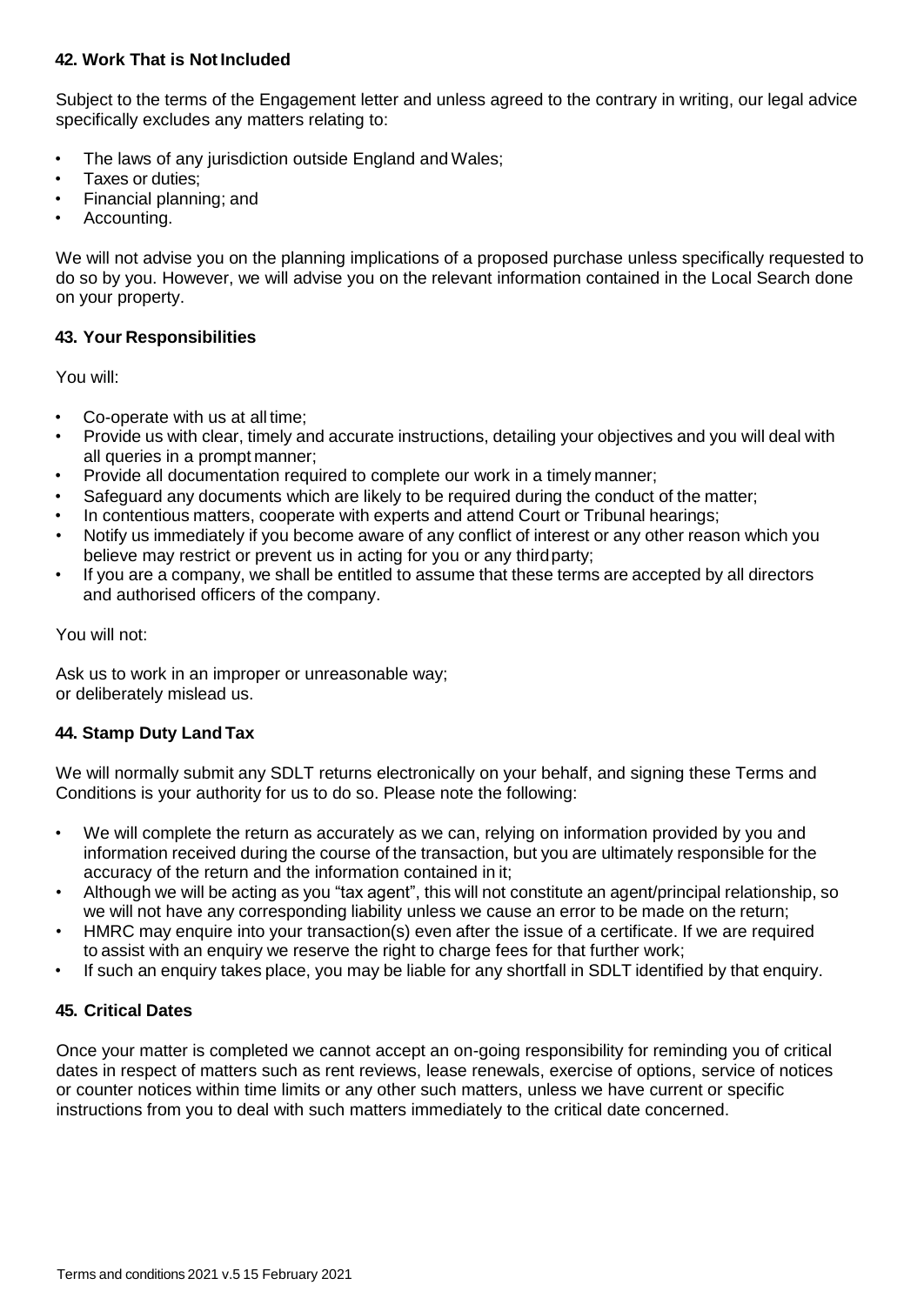## **46. Joint Instructions**

Where we are instructed by more than one person, firm or company to represent their legal interests, the instructions will be considered to be joint and several unless the instructions are otherwise varied and agreed in writing between us.

# **47. Benefit of Our Services**

Unless agreed expressly in writing, our services are provided solely for the benefit of you as our client. We accept no responsibility to anyone else.

# **48. Claims and Limitations on Claims**

By accepting these Terms and Conditions you agree that any claim made by you shall only be brought against Attwells and not against any member, director, officer or employee. You acknowledge that there is no assumption or responsibility or duty of care owed by any member, director, officer or employee. Any legal documents, notices or proceedings served on us must be transmitted by post, fax or hand delivered to a member or employee.

# **Delivery by e-mail does not constitute valid delivery.**

If we have made a mistake you may ask us to put you back into the position you should have been in had we not made a mistake in the first place. This may be achieved by further legal work by us or others (for which you will not be charged) or by the award of compensation for your direct loss. We will not pay you for consequential losses, such as loss of profits, loss of goodwill or losses of opportunity.

Our liability for a breach of your instructions shall be limited to the aggregate amount of £3 million pounds, unless we expressly state a higher amount in the letter accompanying these terms of business. We will not be liable for any consequential, special, indirect or exemplary damages, costs or losses, or any damages, costs or losses attributable to lost profits or opportunities. 'Our' in this context includes claims made against Attwells Solicitors LLP, its member or employees. A claim against Attwells Solicitors LLP and one or more member or employees shall be regarded as a single claim.

If you have a claim against us for any loss or damage for which someone else (including you) could also be liable, our liability to you in those circumstances shall be limited to a just and equitable proportion of the loss or damage in question after liability for it has been apportioned between everyone responsible and for the purpose of this clause;

- 'loss or damage' shall include all recoverable amounts, including legal costs;
- The ability or otherwise of any person or entity to satisfy any legal claim for any reason including (but not limited to) death, bankruptcy, or insolvency shall be disregarded; and
- It shall be assumed that there are no agreements in force that exclude, limit or cap the liability of anyone else who might be liable to you.

We can only limit our liability to the extent the law allows. In particular we cannot limit our liability for death or personal injury caused by our negligence.

Please ask if you would like us to explain any of the terms above.

For the benefit of all clients, we have in place a Professional Indemnity Insurance policy with a minimum level of cover of £3 million pounds. If we have been found to be negligent in the handling of your matter then compensation maybe paid by us or by our insurers. Our regulator, the Solicitors Regulation Authority also has a Compensation Fund which is intended to provide cover to clients in situations when Professional Indemnity cover may not be available. Full details of this can be found on the Solicitors Regulation Authority website.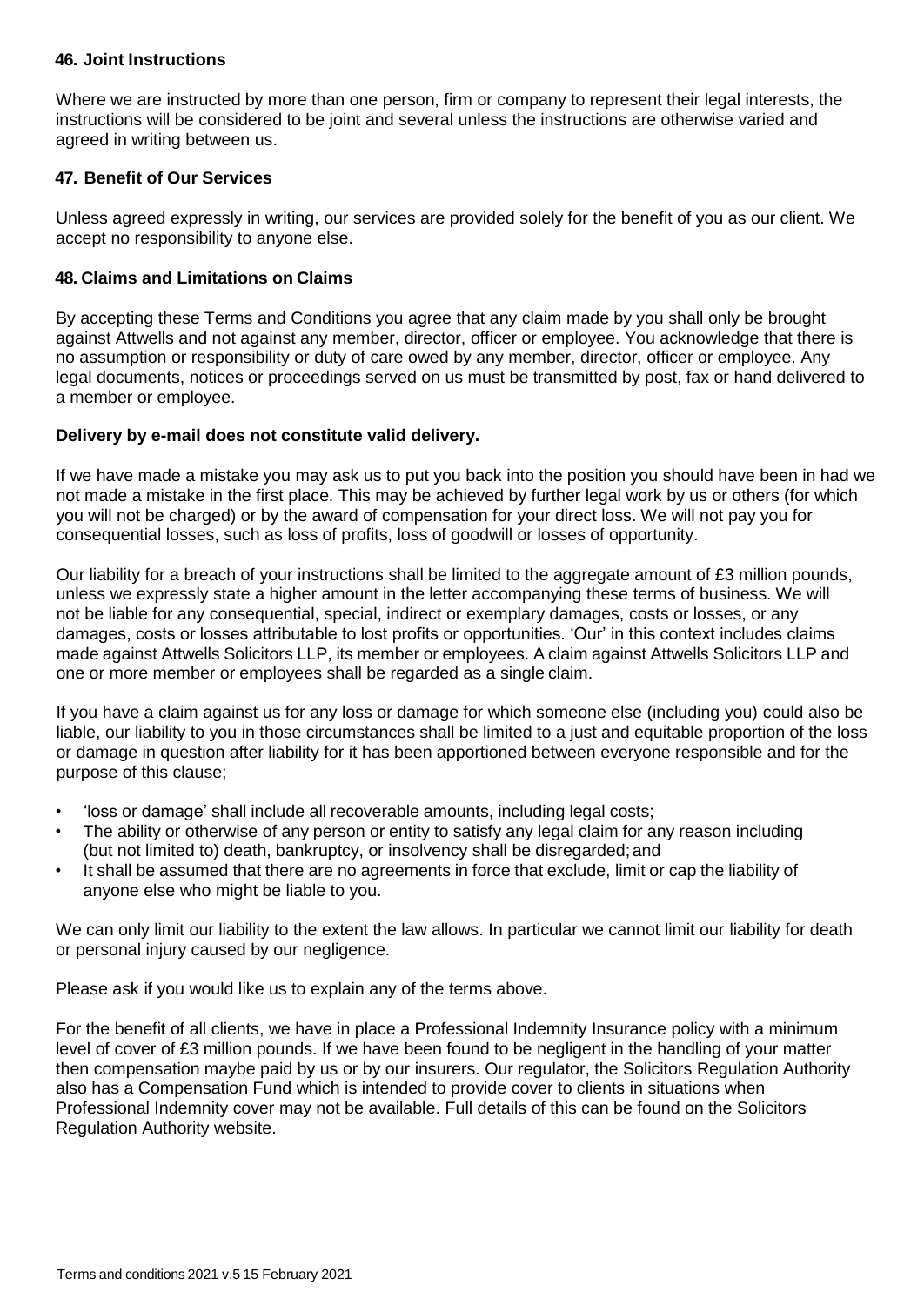# **49. Deposit Protection**

We hold our client accounts funds with a number of UK banks.

The Financial Services Compensation Scheme (FSCS) provides protection to each individual with money in our client account up to £85,000 in the event that a bank is declared to be in default.

This is the maximum value you will receive back. The actual amount you receive will be reduced by either any deposits you hold at the same bank or any deposits held by you at the banks that may trade under other names but are covered under the same banking licence – the Bank of England website has a table showing who owns which banking brands. The firm's primary bank is Barclays but we may use other banks from time to time. Details of these can be obtained at any time upon request from the Client Care Partner.

In order that we can make a claim for you, we will need to disclose your details to the FSCS regulator. This will help them identify clients and amounts so that they can establish your entitlement. In the event of a bank failure you agree to us disclosing details to the FSCS.

Eligible claimants would include individuals, small and large companies and small public bodies – a full list of who is covered is available on the FSCS web site (www.fscs.org.uk).

Special rules apply to give protection to high value temporary deposits of up to £1m, for example, in connection with a conveyancing transaction. Full details of what constitutes a temporary high balance can be found on the FSCS website.

In the very unlikely event of a banking failure we do not consider we have any liability to you for any losses you may sustain.

### **50. Waiver**

Any failure by us to enforce any time period of other term of these conditions shall not be a waiver of any condition or a waiver of the right, now or any time subsequently, to enforce the remaining Terms and Conditions.

We reserve the right to amend these Terms and Condition of Business at any time upon reasonable prior notification being given to you.

# **51. Severability and Variation**

In any part of these Terms and Conditions are found by a court (or other competent authority) to be illegal, invalid or unenforceable in part or whole then they will be deemed not to form part of these Terms and Conditions. In these cases, the rest of the Terms and Conditions will not be affected or impaired by the decision of the court or other competent authority.

# **52. Force Majeure**

We will not be liable in any way for failure to perform, or delay in performing our obligations to you, if failure is due to outside our reasonable contract ('Force Majeure'). In the event of a Force Majeure event arising, we will notify you as soon as reasonably practicable.

# **53. Jurisdiction**

Your agreement with Attwells Solicitors LLP shall be governed by English Law and shall be subject to the exclusive jurisdiction of the Courts of England and Wales.

# **54. Notices**

Any change of your address must be notified to the person responsible for your matter as soon as possible but in any event within seven days.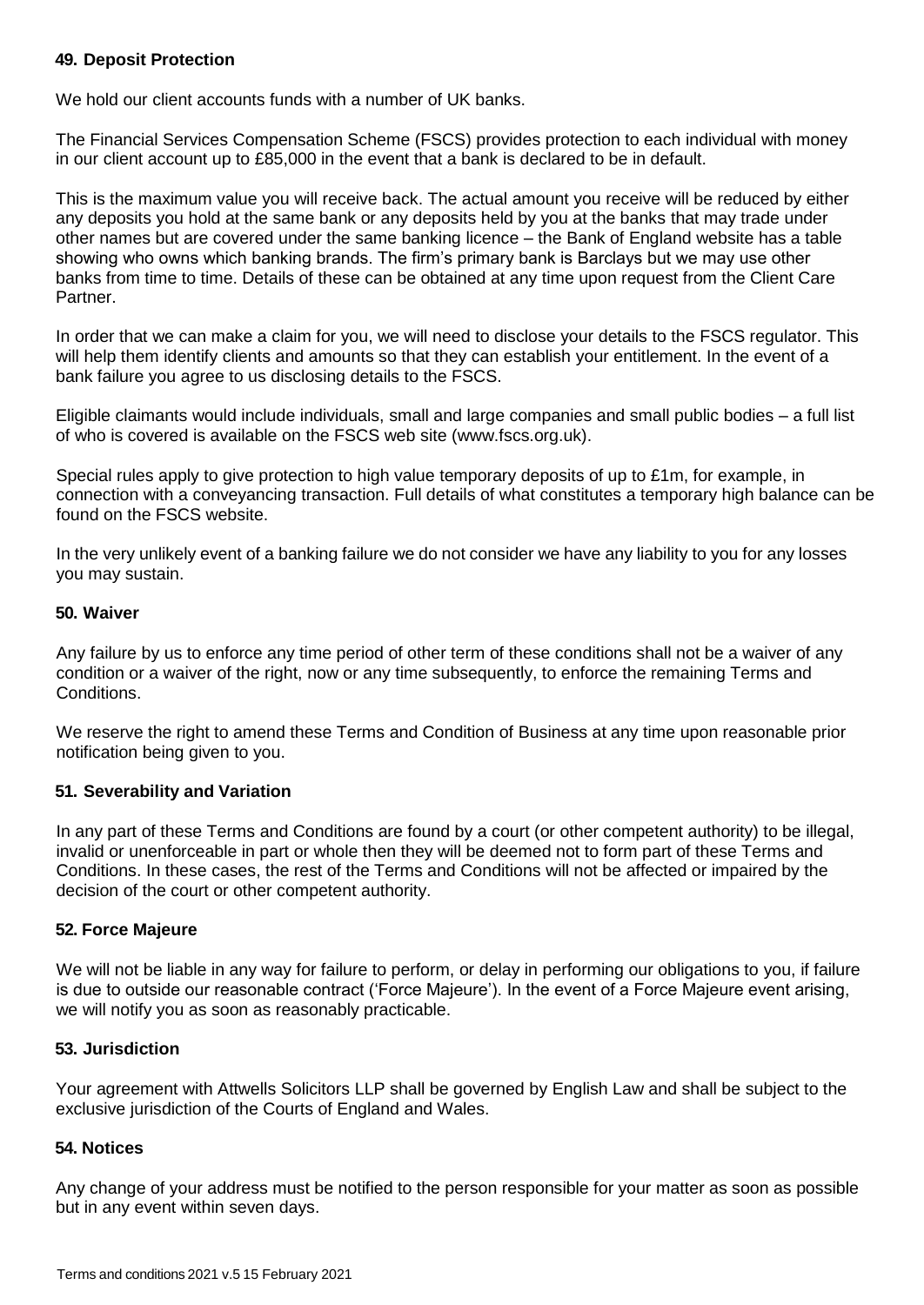Your address for all purposes including correspondence and service of notices shall be the initial address notified to us by you unless otherwise varied in accordance with this clause.

# **55. The Contracts (Rights of Third Parties) Act 1999**

You should understand that this agreement between us does not create any right or duty enforceable by any person not a party to it.

### **56. Novation**

We may transfer the benefit of your work to any other authorised legal practice which carries on the business of this firm in succession to it. In this case you accept that responsibility for the performance of your work rests with the new firm and references to 'we', 'our' and Attwells shall be taken as references to the successor practice.

Subject to the above, neither of us shall have the right to assign or transfer the benefit or burden of your work without the written consent of the other.

### **57. Termination**

You may end your instructions to us in writing at any time, but we can keep all your papers and documents while there is still money owed to us for disbursements paid on your behalf, fees, VAT or expenses.

We may decide to stop acting for you only with good reason. We must give you reasonable notice that we will stop acting.

In contentious matters, if we are on record at court as acting for you in proceedings, the consent of the court may be required before we can be removed from the record and, to that extent, your right to terminate our retainer may be restricted.

If you or we decide that we should stop acting for you, you will pay our charges up until that point. These are calculated based on the fees method shown in your Engagement letter, as follows:-

- An hourly basis plus expenses; or
- By a proportion of the agreed fee; or
- Some other method previously agreed.

# **58. Bribery Act 2010**

We are committed to the prevention of bribery and corruption and take our responsibilities very seriously. In accordance with legislation applicable to us, we have implemented appropriate policies, training and procedures across our offices to ensure compliance with the law.

# **59. Criminal Finances Act 2017**

We are committed to promoting compliance with the requirements of the Criminal Finances Act 2017. We do not tolerate tax evasion, or the facilitation thereof in any circumstances, whether committed by or facilitated by a client, personnel or associated persons/companies.

#### **60. Professional Indemnity Insurance**

In common with other law firms, we carry professional indemnity insurance (PII) which provide cover for work done by us, irrespective of where the client lives but excludes any awards or compensation or similar under the laws of the United States or Canada. The contact details of our PII insurer can be found below and full details of our PII insurer are available from the Client Care Partner.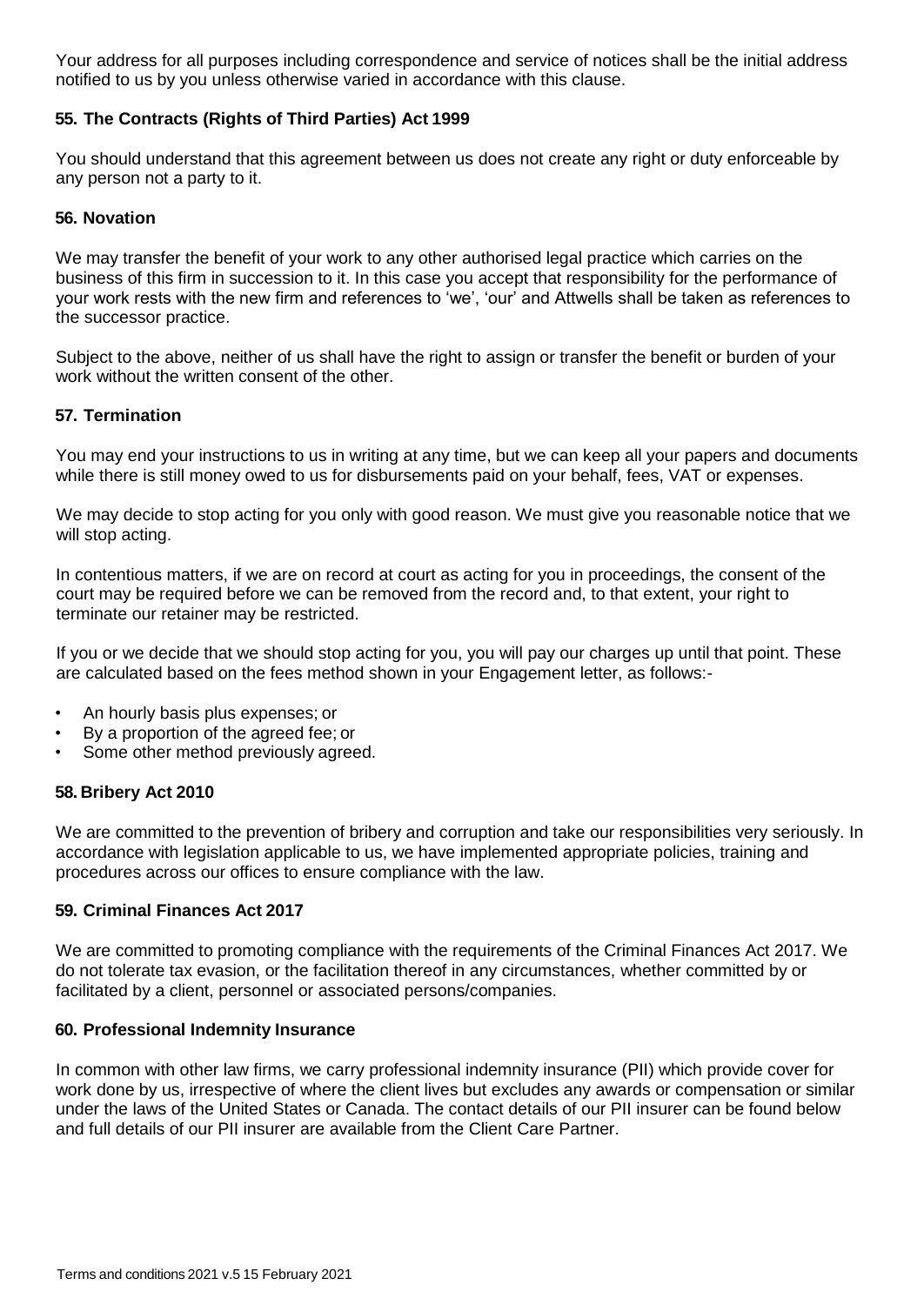HDI Global Speciality SE – UK Branch The St Botolph Building 138 **Houndsditch** London EC3A 7AG

### **61. Acceptance of Terms andConditions**

These Terms and Conditions of Business supersede any prior Terms and Conditions whether written or verbal. In the event that there is a conflict between our written Engagement Letter and these Terms and Conditions, then the written Engagement Letter will take precedence.

From time to time we may need to change our Terms and Conditions for legal, regulatory or other reasons. Your work will be subject to our latest Terms and Conditions and the footer of our e-mails gives the date of the most recent revision. Details of the changes in the latest version of our Terms and Conditions are provided in the Legal Notices section of our website along with a copy of the most recent version.

[Email:](mailto:info@attwells.com)

[info@attwells.com](mailto:info@attwells.com)

Visit: [www.attwells.com](http://www.attwells.com/)

July 2020

### RIGHTS TO CANCEL

You have the right to cancel this contract within 14 days without given any reason.

The cancellation period will expire after 14 days from the date of the conclusion of the contract.

To exercise the right to cancel, you must inform us Attwells Solicitors LLP, Sun Buildings, 35-37 Princes Street, Ipswich IP1 1PU, Telephone Number 01473 229200, Fax Number 01473 2199[39, E-mail:](mailto:info@attwells.com) [info@attwells.com o](mailto:info@attwells.com)f your decision to cancel this contract by a clear statement (e.g. a letter sent by post, fax or email). You may use the attached model cancellation form, but it is no obligatory.

To meet the cancellation deadline, it is sufficient for you to send you communication concerning your exercise of the right to cancel before the cancellation period has expired.

### Effects of cancellation

If you cancel this contract, we will reimburse to you all payments received from you, including the costs of delivery (except for the supplementary costs arising if you chose a type of delivery other than the least expensive type of standard delivery offered by us).

We may make a deduction from the reimbursement for loss in value of any goods supplied, if the loss is the result of unnecessary handling by you.

We will make the reimbursement without undue delay, and not later than:-

- 1. 14 days after the day we receive back from you any goods supplied,or
- 2. (if earlier) 14 days after the day you provide evidence that you have returned the goods, or
- 3. if there were no good supplied, 14 days after the day on which we are informed about your decision to cancel this contract.

We will make the reimbursement using the same means of payment as you used for the initial transaction, unless you have expressly agreed otherwise; in any event, you will not incur any fees as a result of the reimbursement.